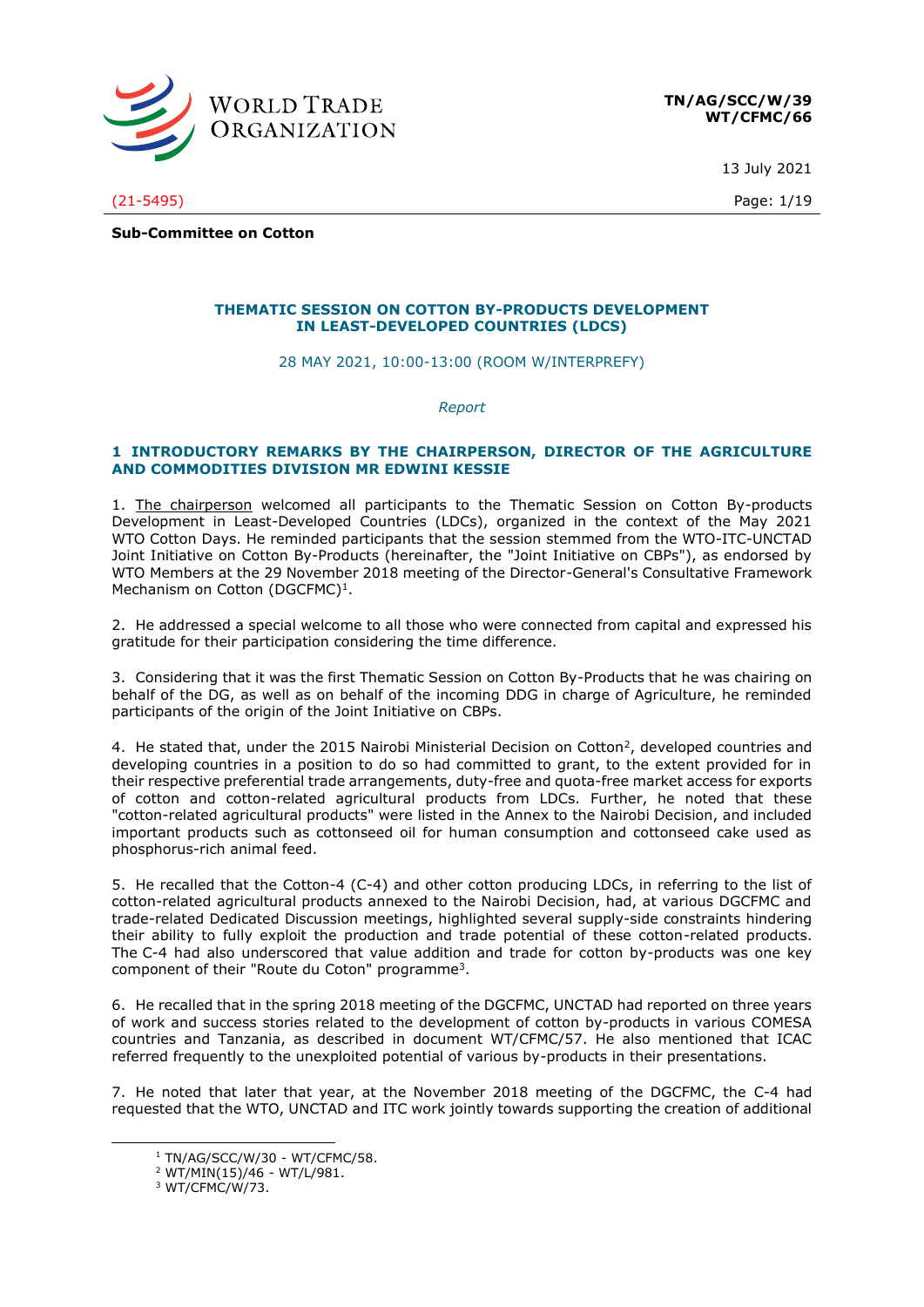revenue streams from the production, processing and trade of cotton by-products, in particular in LDCs. This request gave birth to the so-called "Joint Initiative on Cotton By-Products", endorsed by the DGCFMC at that same meeting in November 2018.

8. He further added that the complementarities between the work of the three agencies, as well as the need to streamline initiatives on cotton and avoid overlaps, were among the considerations that led to support the desirability of joint inter-agency work in the context of cotton development assistance in general, and cotton by-products in particular. In addition, in line with the Nairobi Decision on Cotton, whereby Ministers recognized the role to be played by the Enhanced Integrated Framework (EIF) in strengthening the cotton sector in LDCs on the basis of priorities and needs identified by LDCs, the EIF had provided a grant (USD 204,000) to support the preparation of feasibility assessment studies in a pilot group of African LDCs.

9. He highlighted that, since then, various workshops and thematic sessions had been held in the context of the Joint Initiative, including in the margins of DGCFMC meetings, to share technical information and best practices, and report on progress made and enhance dialogue between partners, beneficiaries, and other stakeholders.

10. He then presented the agenda of the day while specifying that item 2 would be an update by the C-4 on their initiative for a General Council Declaration on Support for Cotton by-Products Development in LDCs, submitted by the C-4 and Côte d'Ivoire in document WT/GC/W/808 for consideration by the General Council session of 16-17 December 2020. Item 3 would be a presentation of the activities undertaken as part of the EIF-funded Joint-initiative project, an update of the new EIF-funded feasibility assessment work in Malawi and Togo by UNCTAD, and a presentation of ITC's study published at the end of 2020 on potentials and challenges for CBPs development across various African countries (WT/CFMC/W/90). Item 4 would be dedicated to ITC and UNCTAD's presentation of their proposed workplan for capacity building activities to be implemented in the next phase of the Joint Initiative, as reflected in document WT/CFMC/W/89.

11. The agenda was adopted as proposed and the Chairperson concluded his introduction by announcing two new developments in the area of communication: i) first, a [new webpage](https://www.wto.org/english/tratop_e/agric_e/cbps_e.htm) on the Joint Initiative on Cotton by-Products hosted by the WTO website; ii) second, a [video](https://www.weforum.org/videos/22596-these-farmers-in-africa-are-turning-cotton-waste-into-food-fuel-and-soap) produced by the World Economic Forum on the potentials and challenges linked to the development of cotton by-products in Africa.

12. The Chairperson gave the floor to the Secretariat to briefly present the new webpage on the Joint Initiative on Cotton By-Products and play the World Economic Forum's video on the potentials and challenges linked to the development of cotton by-products in Africa. The Chairperson then proceeded by opening the floor for comments by Members and participants.

13. The representative of Mozambique thanked the Chairperson for giving them the floor. She expressed her gratitude and commended the WTO for its work and for continuously organizing this meeting given its importance. She further thanked the WTO for the presentation and assistance in developing the cotton sector. She also commended ITC, WTO, UNCTAD and all those involved in the work to continue to support Mozambique's national development.

14. The representative of Burkina Faso thanked the Chairperson and welcomed his chairmanship. He further thanked the Chairperson for the update on the information related to cotton by-products development in LDCs. He thanked and congratulated the WTO for creating the new webpage dedicated to cotton by-products. He indicated that this was a testimony to the WTO's commitment to supporting LDCs' cotton sectors and, more broadly, their agricultural sectors. He mentioned that the webpage was an important source of information for their countries and that the C-4 would collaborate with the WTO to improve it and provide information that would help ensure that the webpage remained up to date.

15. The representative of Côte d'Ivoire thanked the Chairperson and congratulated him for his chairmanship. He commended the WTO for the initiative that had been implemented, highlighting that decisions on cotton by-products were being put into action. He also welcomed the creation of the webpage on cotton by-products. He thanked again the Secretariat for the webpage as it would allow Members to benefit from the work performed on this subject.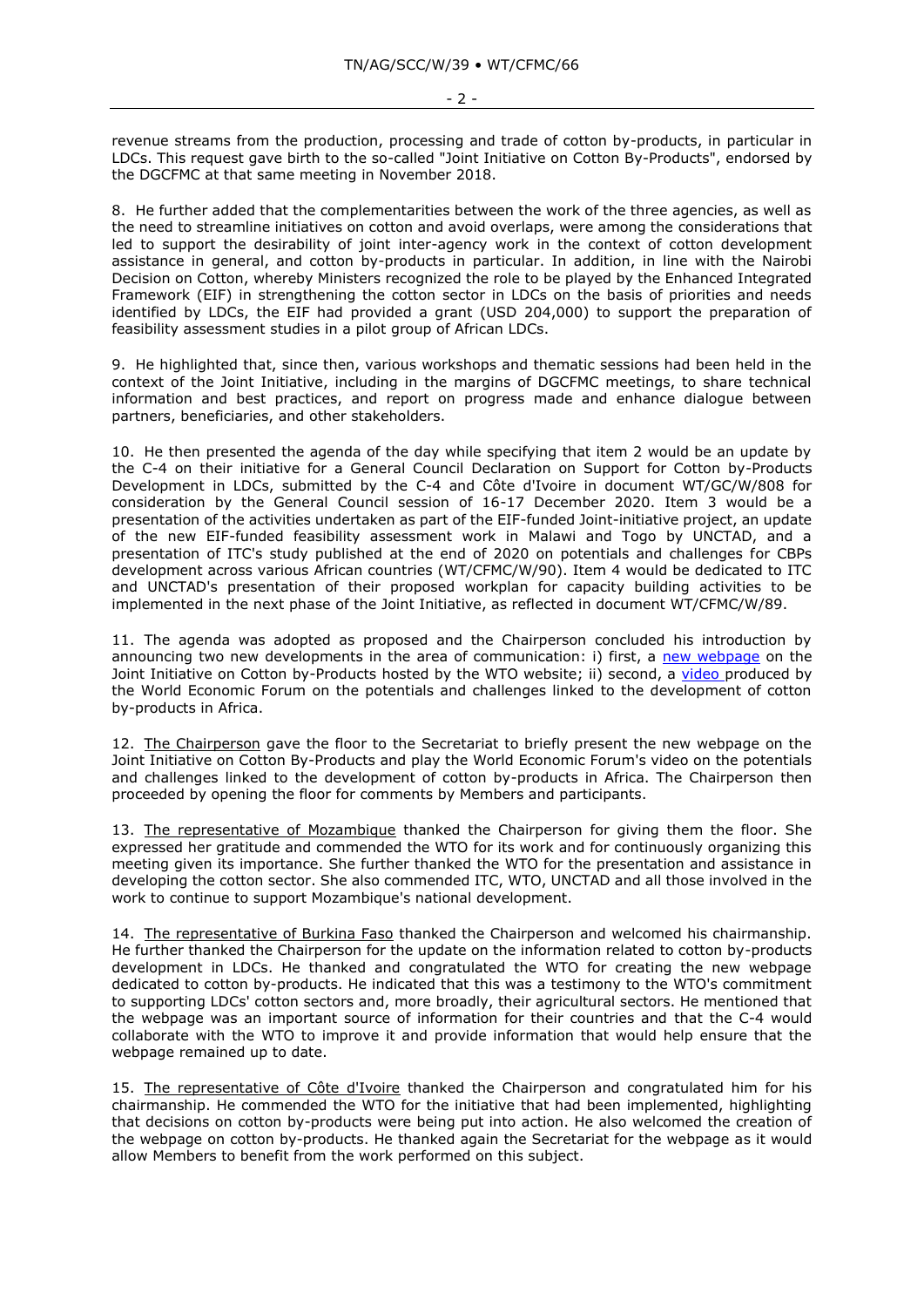#### - 3 -

### **2 UPDATE ON DRAFT GENERAL COUNCIL DECLARATION ON SUPPORT FOR COTTON BY-PRODUCTS DEVELOPMENT IN LDCS**

16. The Chairperson introduced agenda item 2 while specifying that the floor would be given to Ambassador Sougouri, Permanent Representative of Burkina Faso to the United Nations and the WTO, and Coordinator of the C-4. He indicated that the ambassador would update Members on the draft General Council Declaration on Support for Cotton By-Products development in LDCs, contained in document WT/GC/W/808, submitted to the General Council meeting in December 2020 by the C-4 and Côte d'Ivoire.

17. Ambassador Dieudonné W. Désiré SOUGOURI, Permanent Representative of Burkina Faso to the United Nations and the WTO, thanked again the WTO for all the work undertaken in relation to cotton by-products. He reminded participants that he was making his statement on behalf of the Group of the four countries that were co-sponsors of the sectoral initiative in favour of cotton (C-4), as well as Côte d'Ivoire and all thirty-six African cotton producing and exporting countries.

18. He expressed his gratitude to the Chairperson and his team for their commitment to cotton at the WTO and for facilitating consultations among Members to reach consensus on the adoption of the draft General Council Declaration on cotton by-products development in LDCs.

19. He emphasized that cotton and its by-products represented an important source of revenue for LDCs, and that numerous women and youth depended directly or indirectly on the sector, which furthermore contributed to job creation and poverty reduction.

20. He informed participants that in Africa, 35 million farmers depended on cotton and its by-products for their livelihood, 10 million of whom were in C-4 countries where revenues from cotton represented between 8% and 12% of the GDP and up to 40% of total export revenues. He emphasised that these figures showcased the importance of cotton and its by-products for African economies and populations.

21. He regretted that due to their low levels of development, these countries were unable to sufficiently exploit the potential of the sector, even though the promotion of under-utilized parts of the cotton plant could lead to job creation and the generation of revenue to fight poverty.

22. He specified that, through the Draft General Council Declaration, the C-4 aimed at creating an enabling environment for the implementation of projects for the development of cotton by-products to increase the revenues of more than 20 million smallholder farmers, including women and youth, reinforce production capacities and ensure job creation, considering in particular the difficult context linked to the impacts of COVID-19.

23. He further added that the declaration would allow cotton producing LDCs to build a more competitive and resilient cotton sector, better equipped to face international market shocks, especially considering the negative effects of the coronavirus pandemic. The draft, he added, included an action plan that could help countries face current challenges.

24. He mentioned that the C-4 had been pleased with the comments on the draft by WTO Members during previous consultations and that they had taken good note of the observations formulated by some Members. He specified that the C-4 would welcome constructive discussions with all stakeholders to improve the text, so as to reach a consensus among WTO Members for the adoption of the Declaration.

25. He further called on the commitment and support of all WTO Members and development partners to support the adoption and implementation of the action plan contained in the draft Declaration.

26. Finally, he closed his statement by indicating that the C-4 thanked all Members for their cooperation and contribution to improving the draft and reassured them of their availability to continue consultations to reach consensus.

27. The Chairperson thanked Ambassador Sougouri for his statement and opened the floor.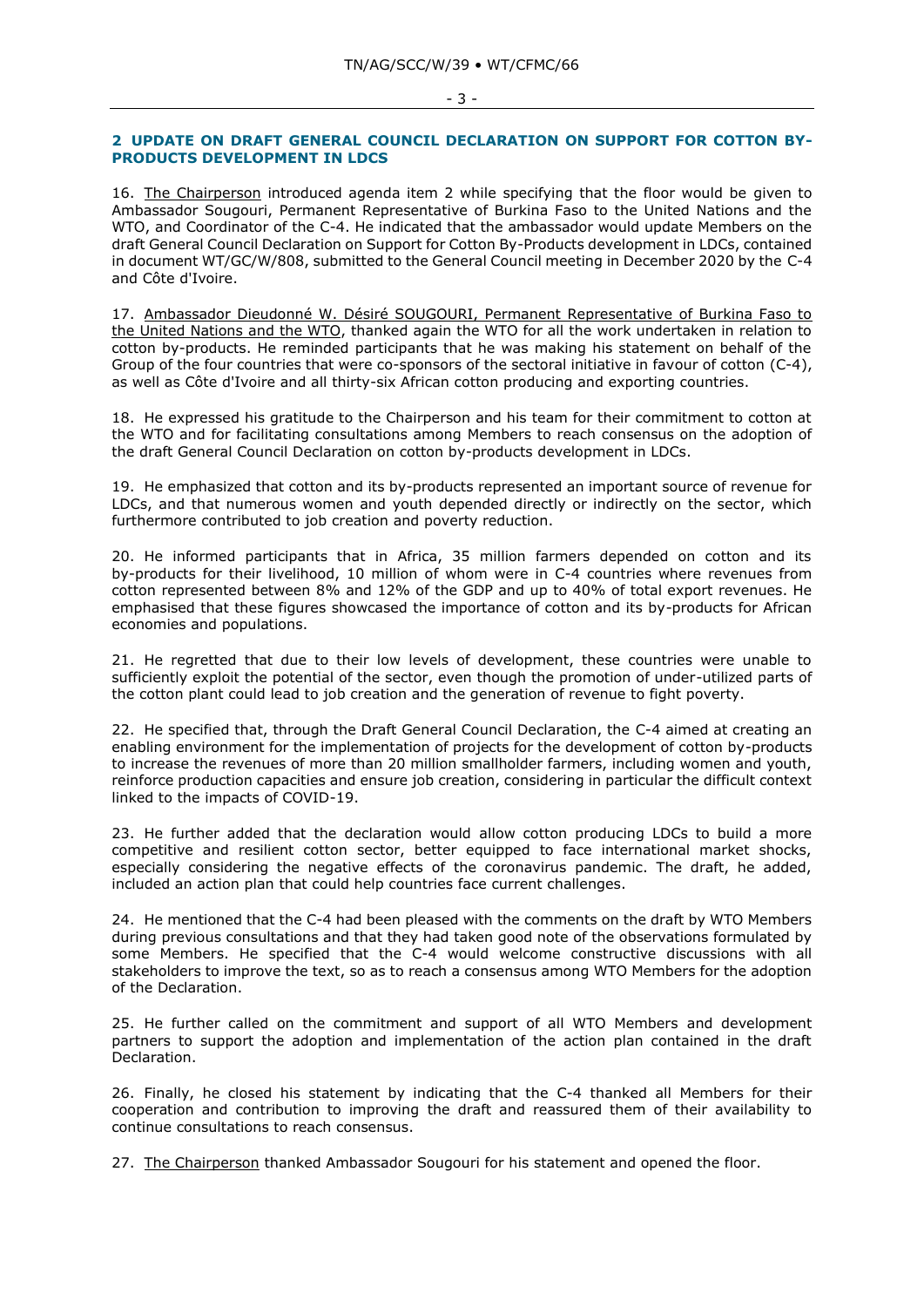28. The representative of Chad thanked the chair and indicated that his statement was on behalf of the LDC Group, as Chad oversaw the coordination of the group. He indicated that they fully supported the adoption of the document and the statement made by the C-4's Coordinator.

29. Regarding the draft General Council Declaration to support the development of cotton by-products in LDCs, he underlined two important elements: i) the increase of productivity which represented a challenge and an objective; ii) processing. He further added that the development of cotton by-products in LDCs was very important and he reiterated their support for a holistic approach looking not only at the different aspects of cotton but also at the advantages of cotton by-products. He highlighted that the LDC Group considered that cotton represented a special opportunity to increase agricultural productivity, revenues and improve the livelihoods of millions of cotton farmers throughout the continent. He further emphasized that cotton played a considerable economic and social role in LDCs' development.

30. He stated that the LDC Group fully subscribed to decisions made by the Ministers of the C-4 on the necessity for the C-4 to take up modernization programmes of their production systems and reinforce productivity through the development of training and research services but also through better access to fertilizers and financing, and structural transformation of cotton. He added that LDCs, similarly to the C-4 countries, had lots of potential such as multiple resources to attract investments. He also mentioned that LDCs had large land areas and a young population which constituted an extraordinary potential. The development of all this potential called simultaneously for public and private investments as well as for the acceleration of policies for diversification and structural transformation of LDCs' economies: this would enable low-income economies like the LDCs to unleash their potential and advance towards sustainable development. He also called on all WTO Members to support this initiative.

31. The representative of China thanked the Chairperson and expressed his agreement with the intervention made by the representative of Chad. He recalled the discussion of the previous day on cotton development during the DGCFMC and the collaboration on cotton development with the C-4, Africa and LDC Members. He highlighted two priority areas, i) productivity improvement through new technologies and ii) identification of ways to add value to cotton products, with emphasis on cotton by-products utilization.

32. He reminded participants of the General Council session in December 2020, during which China supported the Director General's statement on cotton, and recalled the suggestions included in WT/GC/W/808. He thanked international organizations and WTO Members for their contributions and hard work. He further mentioned that China had experts conducting research on cotton by-products. He reminded participants that he had made a presentation in 2019 during a WTO technical workshop on cotton by-products that specifically focused on by-products development and utilization in China. He specified that China was actively collaborating and working with partners from the C-4 and other cotton producing LDCs, given that China was aware of the opportunities for collaboration on cotton by-products and on technologies, and the need to identify ways to improve cotton productivity in LDCs.

33. The Chairperson thanked China. He also thanked the C-4 for the update on the document as well as all the delegations who took the floor under agenda item 2. He indicated that it was his understanding that the proponents would continue to engage in consultations on this document, which was expected to be an important outcome on cotton at both the General Council and MC12 levels.

# **3 PHASE I OF THE WTO-ITC-UNCTAD INITIATIVE ON COTTON BY-PRODUCTS**

34. The Chairperson introduced agenda item 3 by recalling that activities in Phase I of the Joint Initiative had been carried out under an EIF-funded project which officially started in August 2019 and came to an end in December 2020. He also specified that this part of the work had been coordinated by the WTO Secretariat, in close consultation with UNCTAD and ITC, and that national experts had worked very hard to collect data and analyse the potential for cotton by-product development in their respective countries. This resulted in five new feasibility studies for Benin, Burkina Faso, Chad, Mali and Mozambique.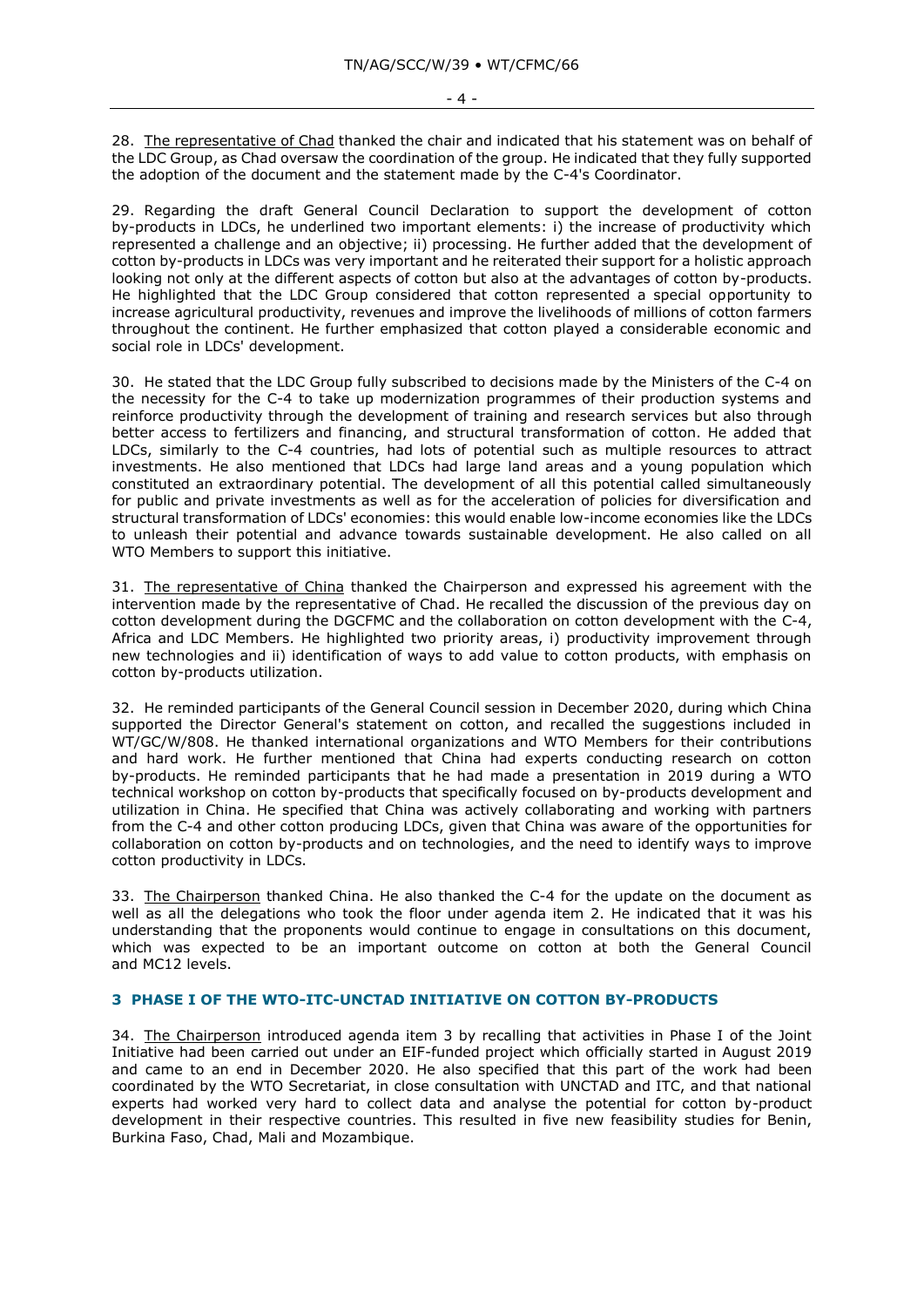35. The preliminary findings of these studies had been validated during national workshops organized by the WTO Secretariat in each of these countries between the end of September 2020 and the beginning of October 2020. He took the opportunity to thank all those who had provided comments on the draft studies and indicated that the final studies as amended at the national validation workshops had been circulated at the request of each concerned country as follows:

- (a) Benin: WT/CFMC/W/85;
- (b) Burkina Faso: WT/CFMC/W/84;
- (c) Chad: WT/CFMC/W/86;
- (d) Mali: WT/CFMC/W/87;
- (e) Mozambique: WT/CFMC/W/88.

36. He then gave the floor to Fabrizio Meliadò of the WTO Agriculture and Commodities Division, to make a joint statement under sub-item 3a of the agenda on behalf of the Secretariats of the WTO, ITC and UNCTAD.

37. Mr Fabrizio Meliadò told participants he felt honoured to make a statement on behalf of the Secretariats of the WTO, ITC and UNCTAD, the three partner agencies of the "Joint Initiative on Cotton By-Products". He recalled that in its first phase, in 2019-2020, the activities conducted under the Joint Initiative aimed at laying the groundwork for the fulfilment of the Initiative's ultimate objective: "increasing revenues for farmers and small processors by supporting the production, local transformation and trade of cotton by-products in partner countries".

38. He indicated that the first phase of the initiative yielded several important outputs, in particular due to the EIF-funded project on "Technology Transfer for the Development of Cotton By-Products in 8 Pilot African LDCs". Some of the results included:

- the preparation of country-specific feasibility studies in 5 African LDCs: Benin, Burkina Faso, Chad, Mali and Mozambique;
- the organization of national validation workshops in individual C-4 countries and in Mozambique, in partnership with key local stakeholders from the public and private sectors;
- the organization of the Partners' Conference in October 2019, in the margins of the WTO Launch of World Cotton Day;
- a request by Malawi and Togo to join the Initiative and conduct feasibility assessments in their cotton sectors and markets. The two feasibility assessments were in progress under the coordination of UNCTAD, and were covered in more detail under the next item of the agenda;
- the organization of various thematic sessions and workshops in the margins of the WTO cotton days, during which the following Members reported on their experiences and strategies for the development of cotton by-products in their respective national contexts: the C-4 countries, both individually and as a group; Brazil; Cameroon; China; European Union; Mozambique; Tanzania, Uganda, Zambia, and Zimbabwe (in the context of the UNCTAD project that served as the main pilot for the work done under Phase I of the Joint Initiative); Turkey; United States of America. In addition, at various WTO cotton meetings, the International Cotton Advisory Committee had also reported on the potential further to develop by-products in Africa; ICAC had also published briefs and articles on specific by-products over the past two years.
- the publication of various briefs and knowledge products, including by providing relevant inputs to various WTO and UN publications;
- participation at various events, such as the EU Development Days or meetings of WTO bodies where the Agriculture Division had been invited to present about the nature and progress of the work under the Joint Initiative, with a specific focus on Technology Transfer in the field of Agriculture.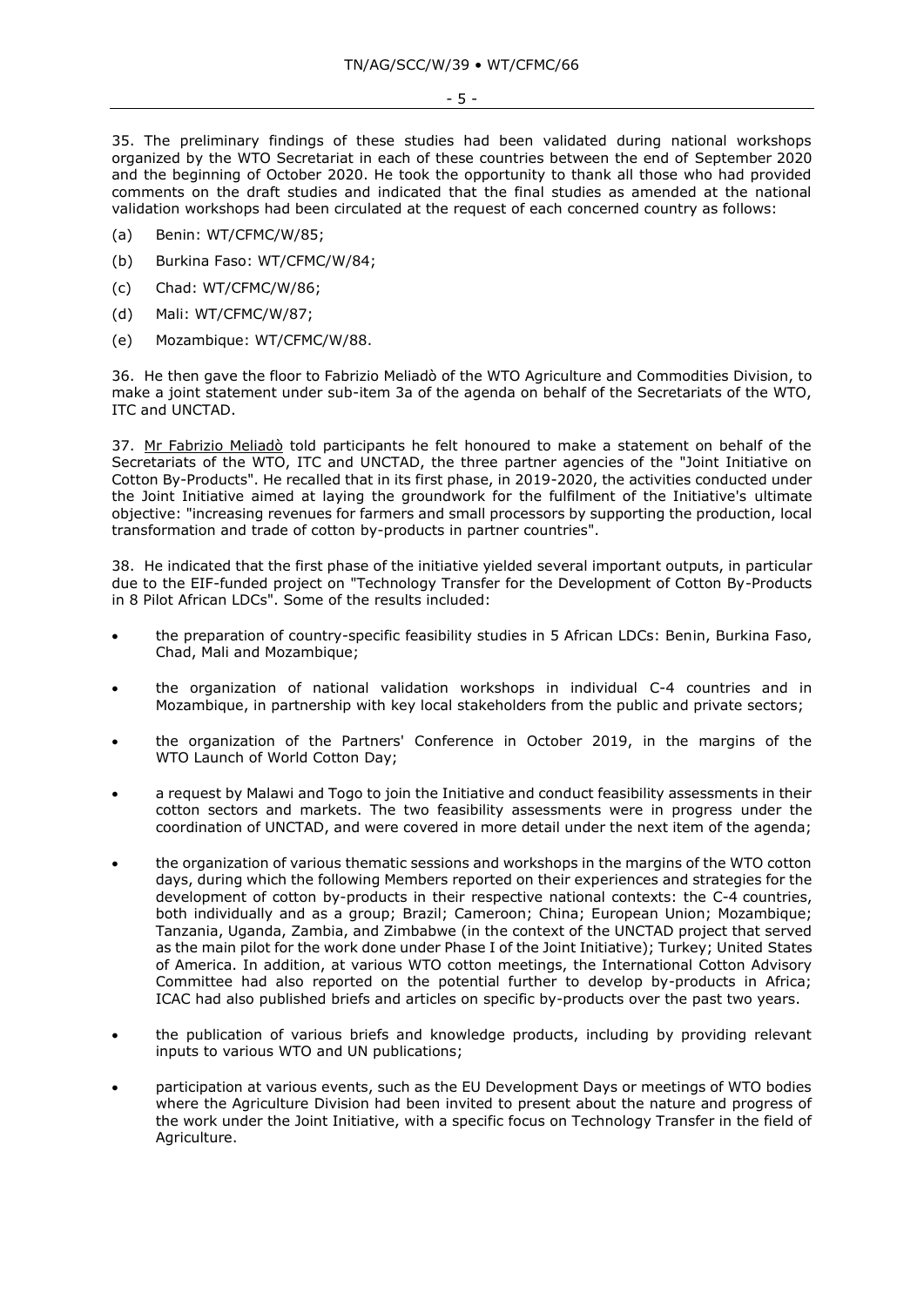39. He specified that the links to all these activities were now available through the new webpage on the Joint Initiative, hosted by the WTO website. He noted that the purpose of all the work done under Phase I of the Joint Initiative was essentially to assess the potential for investments and technology transfer to create additional revenues from the local processing of cotton by-products (e.g. edible oil, soap, animal feed, fertilizers etc.), particularly for smallholder farmers and processors.

40. He further added that the novel data and analyses conducted as part of the project supported the view that great potential existed to develop cotton by-products in African LDCs, with concrete benefits to the livelihoods and resilience of millions of smallholder farmers, women, and small businesses, as well as the possibility to take an important step towards more sustainable waste management in Agriculture value chains, and the use of cleaner energy at the household and small industrial levels.

41. He observed that realizing this potential required meeting the necessary conditions, including improved production, processing and trade infrastructure, implementation of reforms to the benefit of farmers, investment facilitation initiatives, and finally, the availability of appropriate technologies and know-how. Additionally, meeting these conditions required effective collaboration between national stakeholders at all levels, national and international investors, and capacity-building initiatives facilitated by the international development community.

42. In conclusion, he highlighted that local ownership, greatly facilitated by the active cooperation of EIF national structures, and demand-driven activities, had been the guiding principles underpinning all the work so far and they would continue to be so for all potential future actions under the Joint Initiative.

43. Regarding the next steps, he briefly mentioned that ITC and UNCTAD, in consultation with the WTO and based on an open partnership approach, had prepared and submitted to interested donors a programme document fully based on the priorities expressed by partner LDCs during Phase I of the Joint Initiative. Finally, he indicated that the proposal, contained in WTO Document WT/CFMC/W/89, was available for consultation through the new CBPs webpage.

44. The Chairperson thanked the Secretariat for the joint statement and thanked WTO's partner agencies ITC and UNCTAD for their proactive participation and engagement in all the activities and initiatives mentioned in this statement, as well as the EIF for their continued support. The chairperson then proceeded to give the floor to Mr Janvier Nkurunziza, Officer-in-charge, Commodities Branch, UNCTAD, to make a presentation on the state of play of UNCTAD's feasibility assessment work under way in Malawi and Togo.

45. Mr Janvier Nkurunziza, Officer-in-charge, Commodities Branch, UNCTAD, reminded participants that UNCTAD was a Member of the Joint Initiative and was the Main Implementing Entity (MIE) of the two projects in Malawi and Togo.

46. He recalled that the project in Malawi and Togo started in the first quarter of 2021 and would be concluded at the end of 2021. He specified that two consultants had been recruited (one in Malawi, one in Togo) and were actively collecting information. The objective was to produce feasibility studies for cotton by-product development in Malawi and Togo. National stakeholders would validate the feasibility studies with a view to identifying priority cotton by-products for development.

47. In Malawi, he indicated that field visits which started in the north of the country in Karonga district were under way, and would be followed by visits in the south, where cotton concentration was higher. Key Informant Interviews (KII) were also conducted with relevant stakeholders and experts, including cotton smallholder farmers, and the public and private sectors. Public sector staff involved included those from the Ministry of Agriculture's Department of Crop Production and Development and its Department of Agriculture Research Services; the Ministry of Trade; the Ministry of Industry; and the Cotton Council of Malawi (CCM). He added that private sector interviews would focus on cotton associations (of smallholder farmers), ginners, edible oil millers, and stockfeed producers. The following would be consulted: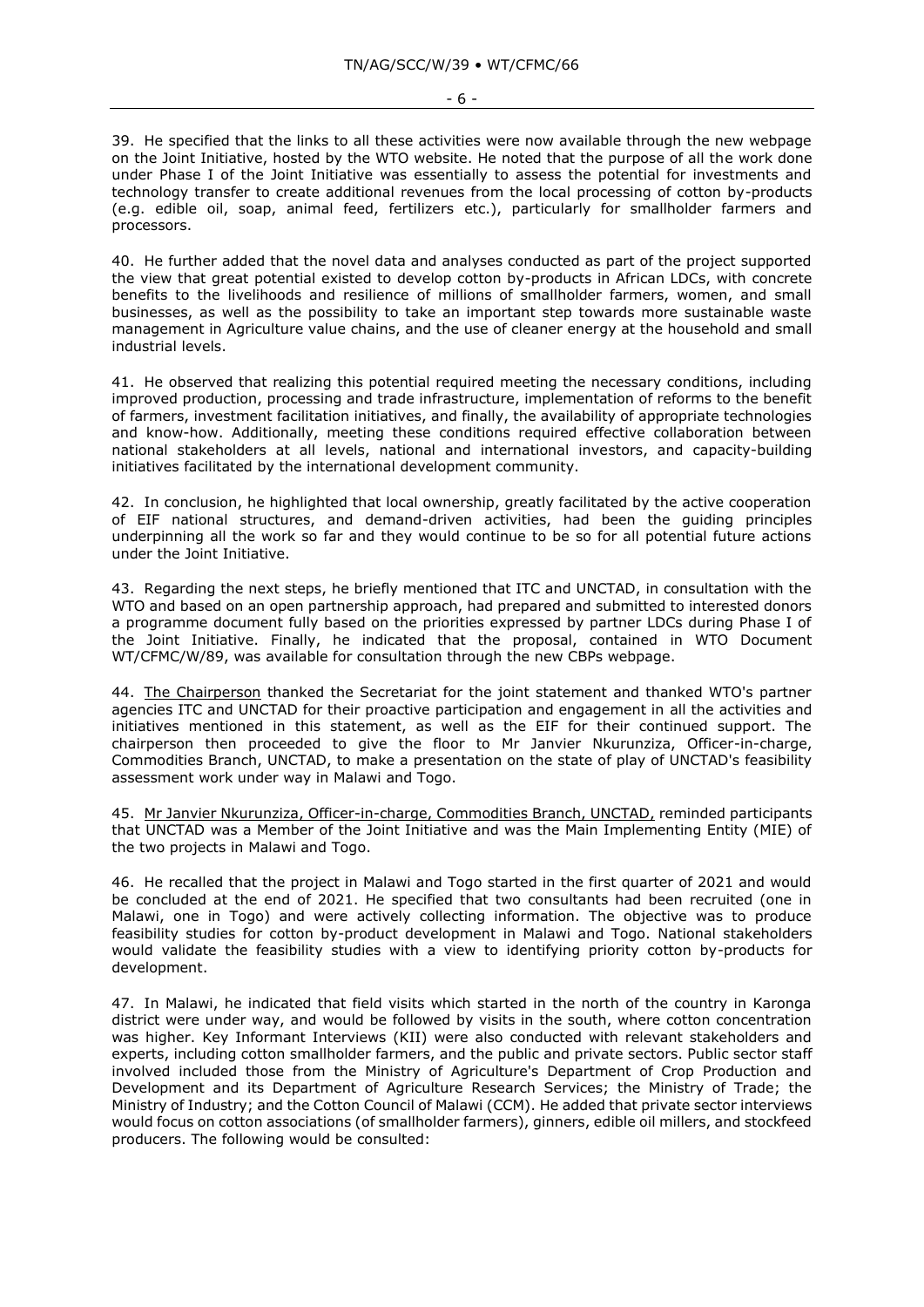- farmers associations: Cotton Farmers Association (COFA) with its member associations drawn from the cotton growing districts;
- cotton seed suppliers: Qutton Malawi;
- ginners: Mapeto, Afrisian Limited, Agri-Value Chain, ADMARC, and Malawi Cotton Company;
- oil millers: Capital Oil Refinery Industries;
- oil millers associations: Edible Oil Manufactures in Malawi;
- other support institutions (including for technology replication): African Institute of Corporate Citizenship (AICC), Farmers Union of Malawi (FUM), Academic and Research Institutions;
- trade schools specializing in training weavers/textile producers: Malawi Council for the Handicapped (MACOHA), St John of God, and SOS technical.

48. He mentioned that the sampling of the household survey of cotton farmers would consist of 14 major cotton producing districts in Malawi and that the total number of households employed in cotton production in the 14 districts was about 200,000. Finally, the sample size would be 383 households, distributed according to the population size of the cotton producing districts and would be selected at random in each of the 14 districts.

49. Regarding the work in Togo, he informed participants that, to develop the economy and create employment through national production, the Togolese government had assigned a new mission to the Ministry of Commerce: promoting the consumption of local products. The Ministry of Commerce, Industry and Local Consumption of Togo has thus developed a strategy to promote the consumption of Togolese goods and services. As part of the implementation of this strategy, UNCTAD had supported the Ministry of Commerce by conducting a feasibility study to identify opportunities for increasing revenues from cotton. Particular attention was paid to the role of smallholders and women 'agripreneurs' in the development of cotton by-products, in order to increase their resilience in the face of external shocks, such as the COVID-19 pandemic.

50. He stated that the project that begun on 15 February 2021 started by taking stock of the cotton sector and its by-products in order to develop action plans. The work was based on a literature review and on information gathered from meetings with stakeholders directly and indirectly linked to cotton and its by-products. He added that the mission began with a scoping workshop with the national monitoring committee, under the coordination of the EIF structures in Togo. Despite difficulties related to respect for measures imposed in the light of the COVID-19 pandemic, meetings with farmers, research centres, the federation of cotton growers and structures involved in the processing of cotton co-products were continued in Lomé as well as in inland regions.

51. He indicated that the first national tour allowed researchers to establish an initial diagnosis of the situation of production, marketing and cotton by-products. This first diagnosis would be reinforced by a second national tour, in order to establish a more complete inventory of the situation of cotton and its by-products and to propose concrete actions for their development.

52. As next steps, he specified that the consultants would continue to collect data in the coming weeks and draft the feasibility studies through the summer. He also mentioned that the feasibility studies would be presented for validation to national stakeholders at workshops in the last quarter of 2021, subject to COVID restrictions. Further, national stakeholders would decide on the countries' priority cotton by-products to be prioritized. They would then include these priorities in National Action Plans, with policy recommendations to support them, for example on investment and financing for better processing technologies.

53. Finally, he noted that the findings of the two EIF feasibility assessments - together with the assessments already completed by the partner agencies - would form the basis for the second phase of the WTO-ITC-UNCTAD Joint Initiative capacity-building activities. The second phase of activities would be tailored to support the National Action Plans and the selected cotton by-products.

54. The Chairperson thanked Mr Nkurunziza and specified that this on-going process also constituted an opportunity for the partner LDCs to strengthen their development cooperation network both internally and internationally. He then opened the floor for ITC's presentation on their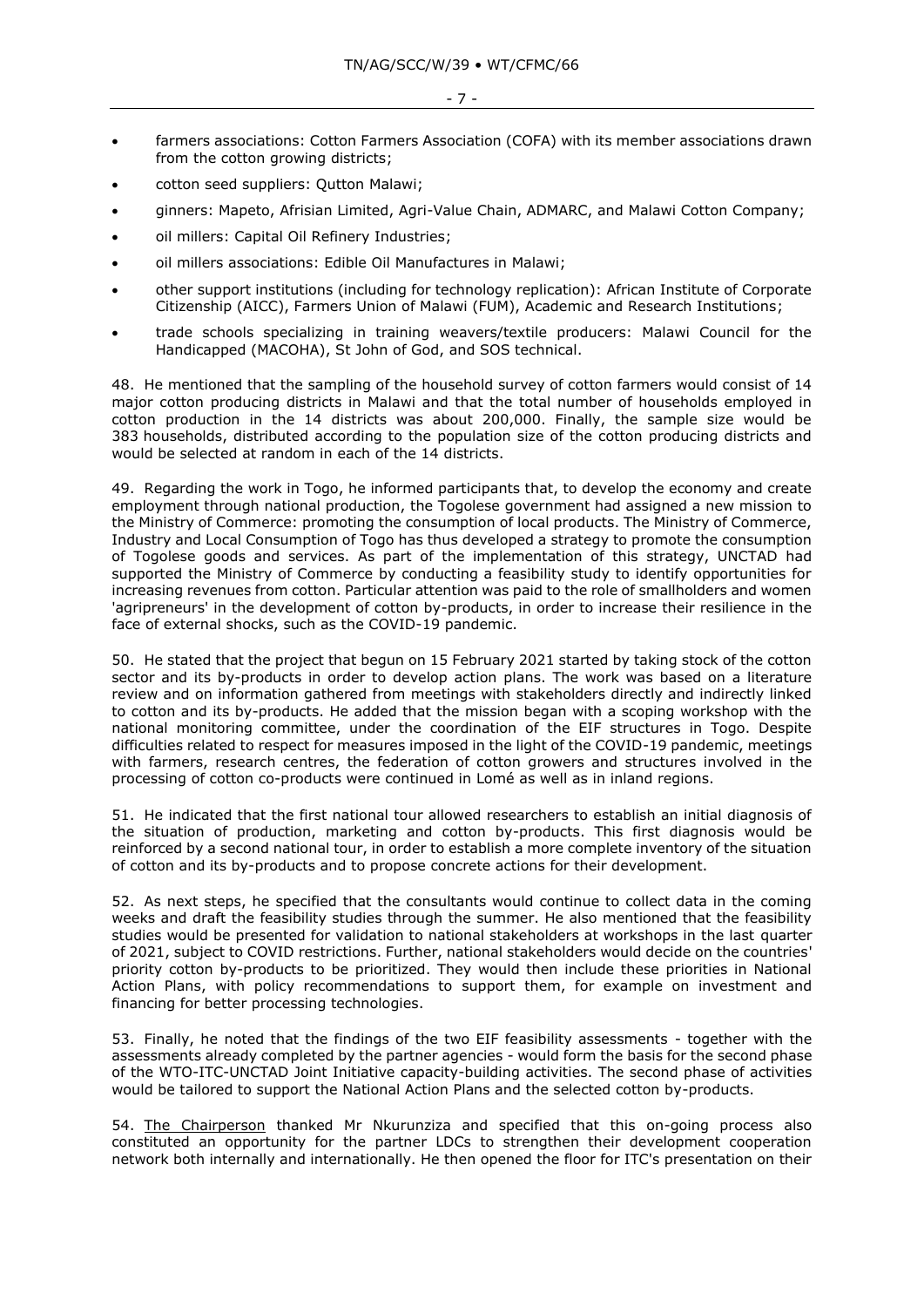- 8 -

new publication "Beyond the Fibre: Capturing Cotton's Full Value in Africa" (document WT/CFMC/W/90).

55. Mr Matthias Knappe, ITC, recalled that ITC had published the report "Beyond the Fibre: Capturing Cotton's Full Value in Africa" in relation to cotton by-products. This report had been translated into French and Spanish and distributed to all WTO Members at their request.

56. He explained that the presentation had four major chapters: 1) review of the most important by-products (i.e. oil, cakes and meal) for which international market and price development existed, considering that the derivatives could represent 30% of the value of seed cotton; 2) presentation of the various by-products of the plant and usage by African countries as well as opportunities derivable from them; 3) challenges and opportunities; 4) recommendations for countries and private sector stakeholders in the countries concerned.

57. He explained that the publication and further presentation would look into the different byproducts and their use on the continent, including: cottonseed oil which competed with vegetable oils that were mainly imported for human consumption; cottonseed hulls as a source of energy or blended with meal for animal feed; cottonseed cake used for feed; linters, which were a source of cellulose used in goods such as bank notes, paper, yarn, plastics; cotton stalks which could be used for compost, or as boiler fuel in compressed form such as pellets, briquettes and particle boards, among others; and finally edible mushrooms that could be grown on cotton stalks.

58. Gerald Estur, Independent consultant, ITC indicated that more than 60% of African cotton was produced in French speaking African countries. He mentioned that cotton was mainly synonymous with cotton lint, a raw material for textile production which primarily explained its production. However, he insisted that all parts of the cotton plant had value, and that it was not only a textile plant but also an oleaginous plant. He explained that the basis was seed cotton, from which more oleaginous seeds (cottonseeds) could be obtained (approximately 55%) than lint (40% in volume). On five million hectares, Africa produced five million tonnes of seed cotton with an average yield of 1 tonne per hectare which could and should be improved. From current production, Africa produced 2 million tonnes of lint and close to 3 million tonnes of cottonseeds.

59. He then explained that the primary use of cottonseeds was to retain one part of the production for next season's planting, considering that cotton was an annual crop, although it was originally a perennial crop that was gradually adapted to be cultivated annually. He added that less than 10% (or approximately 150 000 tonnes) of cottonseeds were used and treated to be used as planting seeds. Fuzzy seeds or whole cottonseeds were valuable feedstuff, particularly for dairy cows. He specified that they were increasingly used as such, and gave the example of the USA where more than half of cottonseeds produced were not processed into oil but rather used as livestock feed. He also mentioned that in Australia, large scale oil mills closed as firms estimated that it was more profitable to export unprocessed cottonseeds, particularly to China. In Africa, seeds that were not kept for planting were processed into oil, which was currently the main way in which cottonseeds were processed.

60. He added that part of the fibre was under-used in Africa, and took two forms. Firstly, residues remain after ginning (gin motes), which in large part were not recycled in Africa even though they contain cellulose that can be used for nonwoven products (e.g. for absorbent cotton). Production of these was estimated at around 150 000 tonnes. He explained that these gin motes were immature fibres that were not long enough to be spun, and that this product was derived from the first phase of processing the seed: the ginning. Secondly, the remainder on the seed was a shorter part of cellulose (fuzz): the linters. These represented between 4-8% of the weight of the seed. Delinting was the process of removing fuzz from the seed, and could be done mechanically or by using acid. As with gin motes, linters could not be spun but could be used to produce absorbent cotton, among other things. In Africa, linters were generally exported due to the absence of local value-added industries.

61. He continued by explaining that once delinted, the cottonseed was surrounded by a hull. To produce oil, the kernel had to be separated from the hull. He estimated that the hull represented 20-30% of the seed weight and had multiple purposes: livestock feed, fertiliser, use in the refining industry, use in chemical industries, etc. He informed participants that, for a long time, the designation of "co-products" was used, but that reference should instead be made to "by-products"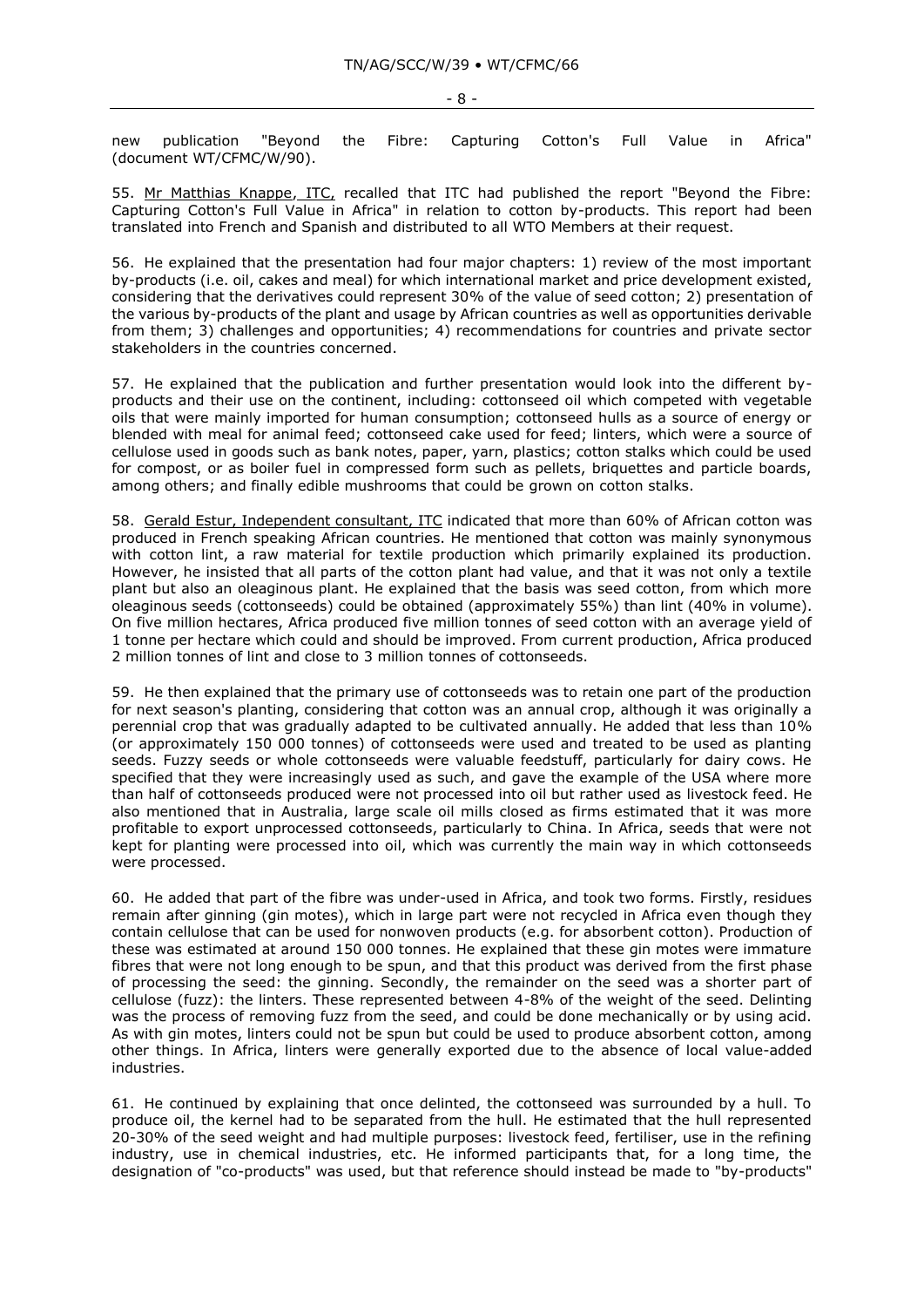or "products derived from cotton". He further added that, in Africa, most hulls were used as an energy source in processing units and cotton oil mills, but that a large part was still wasted.

62. He indicated that cottonseed oil was the by-product with the highest value, even though cotton was a relatively inefficient oilseed, considering that its oil content ranged between 5% and 20% of the kernel weight. He informed participants that two processing methods were used to extract cottonseed oil: mechanically or chemically by using solvent. The solvent extraction method was much more efficient but the technology was more sophisticated, more capital intensive, and only suitable for large processing capacities. He mentioned that in Africa, a large share of the oil was produced in traditional facilities with low extraction capacity. Cottonseed oil was used for food and was the principal source of edible oil for populations in cotton producing areas in West Africa. He specified that cotton oil was healthier than palm oil as it was cholesterol-free, had low levels of saturated fats, 70% unsaturated fatty acids, had no trans fatty acids, and was rich in vitamins, notably vitamin E.

63. He informed participants that three types of technologies were used to produce cottonseed oil in Africa: artisanal, semi-industrial and industrial technologies, with the latter competing on domestic markets with imports of edible oil, mostly palm oil. Considering current processing capacities in Africa, total production of cottonseed was equivalent to around 425 000 tonnes of oil. It was possible to use cotton oil to produce biofuel, but it was not an economically viable option in Africa given that the entire continent was not self-sufficient in edible oil.

64. He added that, after extracting the oil, by-products included cottonseed cakes and meals that could be used to feed livestock or as natural fertilizer. He informed participants that cottonseed meal had a protein content of about 40% and that meals obtained from non-decorticated or partially decorticated seeds were richer in fibres, which was an important component of livestock feed. He further added that mechanically extracted cottonseed cakes and meals were richer in oil compared to those extracted using solvents, given that solvents extracted more oil. Historically, cotton seed was not a viable source of protein for humans due to gossypol, which is toxic to monogastric nonruminants. He stated however that varieties developed in the USA now had very low gossypol content, and therefore allowed human consumption of cottonseed cakes and meals, thereby potentially representing a significant development for Africa. He indicated that in Africa, total production of cottonseed was equivalent to about 1.2 million tonnes of cottonseed meal that competed on the domestic market with imported meal, mainly soybean. Further, he mentioned that cottonseed meal was cheaper than soybean meal despite the fact that both had similar nutritional value.

65. He stated that apart from cottonseed, the plant itself could be used. One hectare of cotton generated 2-3 tonnes of stalks meaning that in Africa, the five million tonnes of seed cotton could generate around 12,5 million tonnes of biomass. He mentioned that the structure of the cotton plant was similar to that of wood so the same usage could be drawn from the two: source of heat, fuel, manufacture of particle boards, paper, cellulose derivatives and as substrate for growing mushrooms. It was the only by-product which could allow smallholders and other producers to add value to cotton at the farm level.

66. He then presented a table of current cotton market conditions in Africa and specified that this was retrievable through the presentation. He explained that the estimated total value was based on the assumption that - the entire production was processed in each product category, even though that was not the case currently. For example, even though not all cottonseed production is currently processed into oil, the table showed that 425,000 tonnes of cottonseed oil production would have an estimated value of USD 425 million.

67. Mr Matthias Knappe, ITC, elaborated on the potential benefits of cotton by-products. He explained that CBPs had the potential to compete with lint as a source of income and could contribute to the profitability of the sector, generate income and employment, reduce poverty, and improve human and livestock nutrition. CBPs could also contribute to the circular economy and the reduction of emissions, and that there was significant room for improvement in this respect.

68. He mentioned that the publication recommended identifying and assessing how value could be added to products through processing and marketing, as had been done in the first phase of the joint initiative by WTO, ITC and UNCTAD and continued in Malawi and Togo. He added that the paper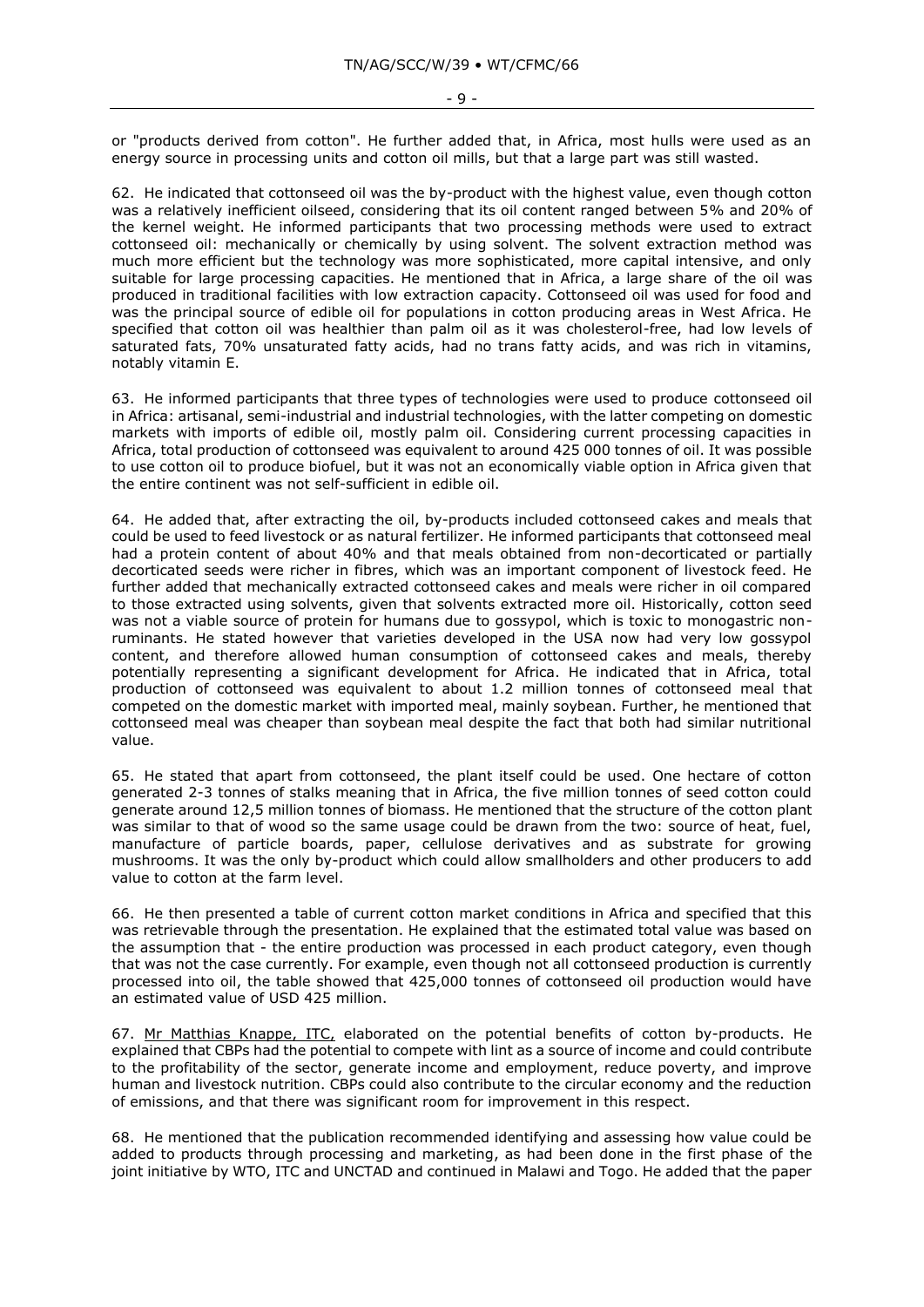### - 10 -

also highlighted how marketing and branding could create a positive image in local and regional markets about products derived from cotton (especially oil), thereby improving their ability to compete with imported oil. He pointed out that there was a need to raise awareness among stakeholders of the potential to add value to cotton through the development of by-products; to increase transparency in the cotton sector, including in relation to the full value of the seed and the rest of the plant; and to ensure government support for establishing by-products processes (e.g. including by-products in national and regional strategies given that currently by-products were mentioned but not fully addressed in the strategies). He further added that there was a need to include policy guidance and incentives for developing edible oil and meal industries that could compete with imported products. There was also a need for capacity building of well-organized stakeholder groups, including farmers associations at national and regional levels, ginners associations, oil millers associations etc. Finally, he stated that discussions at the WTO could also serve to promote South-South cooperation, as there was plenty to learn from other developing countries.

69. In his concluding remarks, he indicated that cotton was both a fibre and food crop, and that the price of by-products relative to lint had increased over time. The upward price trend was likely to continue, as demand for edible oil and for livestock and poultry feeds was growing in Africa. He indicated that this growing market could be a complementary source of revenue for all value chain actors, but especially the producers. He noted that, while technology existed, modern technology was sometimes lacking or was not known to market actors: it thus needed to be adapted to the African continent as shown by the studies conducted under the joint initiative. He informed participants that the ITC publication was available through the ITC website in French, Spanish and English and also through the new WTO webpage dedicated to cotton by-products.

70. The Chairperson (Mr Cédric Pene, Counsellor, Agriculture and Commodities Division, in replacement of Mr Edwini Kessie) thanked Mr Knappe and Mr Estur for their presentation and opened the floor to sub-item 3<sup>rd</sup> of the agenda, to give the opportunity to participants to comment or pose questions on the three presentations.

71. The representative of Mali indicated that he was making his declaration on behalf of the Malian delegation, which was participating remotely. His intervention aimed to share Mali's experience developing cotton by-products.

72. He reminded participants that cotton was a commercial crop destined for the production of fibre, the raw material used by the textile industry. He added that in Mali, as in other African LDCs, fibres were produced for export and generated vital revenues. However, these revenues were exposed to external shocks that had repercussions on international cotton prices.

73. In this context, it was important to seize all opportunities that could generate additional revenues by investing in the processing of other parts of the cotton plant such as the seed, the stalks, and hulls. The development of cotton by-products could help smallholder cotton farmers face external shocks linked to fluctuating prices and improve their access to technologies, know-how and support.

74. He indicated that in Mali, the development of cotton by-products and co-products was mainly constituted of cotton ginning plants, followed by industrial textile units, processing units for the production of oil and animal feeds, units for the processing of linters into cotton bale wrappers and mops, and the production of white and black soap paste by women's economic interest groups.

75. Seed cotton processing allowed for production of the fibre and seed, he noted. In 2019/20, Mali's seed cotton production was estimated at 385 000 tonnes, including seeds. He specified that the sale of cotton seeds was exclusively reserved for local crushing units, and that Mali had nearly a hundred of these units, which were approved by the ministry in charge of industry. The total crushing capacity of these units greatly exceeded national cottonseed production, thus forcing the units to import cotton seeds from the region (Benin, Côte d'Ivoire, Guinea Conakry and Togo). He further informed participants that cottonseed crushing generated three products: vegetable oil, animal cake, and black paste for soap production. A tonne of crushed cottonseed produced 100 litres of vegetable oil, 15 kilograms of black paste, and 880 kilograms of cake. Additionally, 60% of the waste from crushing was recovered, cleaned, and sold to local units that transformed it into cloths and cretonne packaging for the national textile company "*Compagnie Malienne pour le*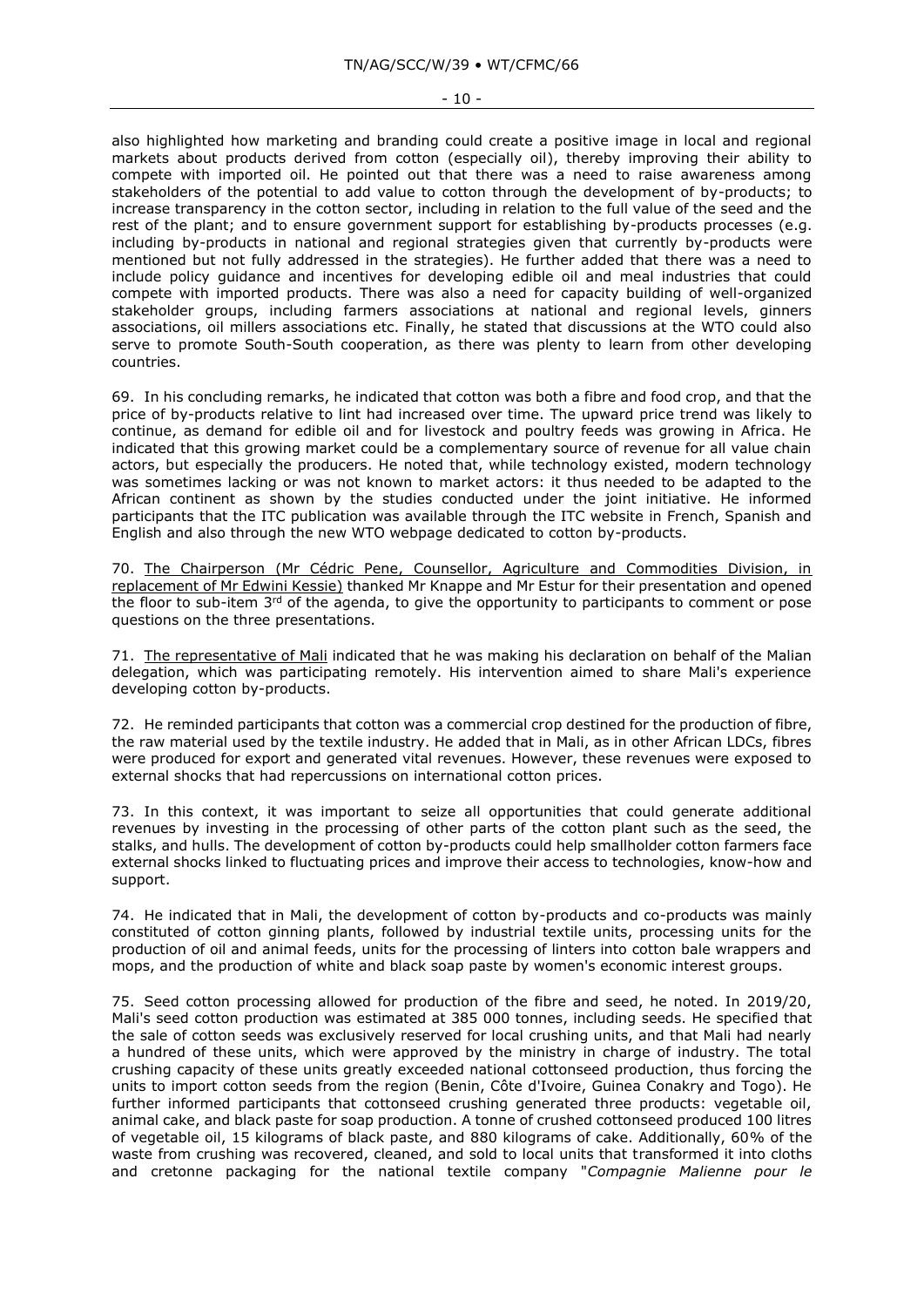*Développement des Textiles (CMDT)*". The remaining 40% was cleaned, reconditioned, and exported by private companies.

76. He observed that national demand for products derived from crushing cotton seed were greater than supply, and that Mali therefore imported cotton seeds, edible oil, livestock feed, and soap for the equivalent in foreign currency of several billion CFAF yearly. He also underlined that increased national production of cotton seeds was clearly needed in order to limit the outflow of foreign currency, generate wealth at the national level through the creation of jobs and businesses, facilitate access to new markets, and diversify income sources. An increase in cottonseed supply could promote the development of meal production for animal feed, and improve the resilience of livestock breeders. He added that it would also contribute to the fight against poverty, food self-sufficiency, empower women and girls, and promote development of several sectors of the national economy such as transport, supply of agricultural inputs, industries, processing units, crafts and microfinance institutions.

77. In conclusion, he stated that by sharing Mali's experience of the opportunities associated with cotton by-product development, he wished to associate himself with the C-4's call for all WTO Members and development partners actively to support initiatives to improve the resilience of C-4 cotton sectors .

78. The representative of Burkina Faso thanked the WTO, ITC and UNCTAD for their joint initiative on cotton by-products that aimed to enhance the value of other commercial uses of cotton, and congratulated them on the different presentations that informed and showcased the importance of cotton by-products for the economies of cotton-producing countries. He thanked them for their presentation updating participants on phase I of the initiative on the feasibility studies on CBP development.

79. The studies showed that the cotton sector was under-valued, given that currently only the fibre was exploited. A lack of technology and know-how had prevented producing countries from developing the other potential uses of the cotton plant. He stated that, as illustrated in the report, cotton had to be considered beyond its fibre, as expressed by ITC.

80. He called upon partners to support implementation of the programme "Route du Coton", which aims at making the most of the cotton sector. Among other things, this would enable C-4 countries to create direct and indirect sustainable employment opportunities that would benefit their populations, including those in rural areas, and contribute to the fight against poverty and rural migration.

81. He thanked the EIF for supporting financially the feasibility studies in Member countries, and for supporting the organization of the validation workshops. He reiterated the C-4's request for further implementation of the initiative. He indicated that the C-4 remained available to continue collaboration and discussions with all stakeholders to follow up on the feasibility study. In conclusion, he thanked the WTO for including these informative and constructive discussions on the agenda of the session.

82. The representative of Mozambique commended the Chairperson on his chairmanship and thanked the WTO Secretariat for organizing the session. He expressed gratitude for all the efforts, technical assistance and tremendous work carried out in all countries on this matter. He indicated that the topic of by-products was important for Mozambique due to a lack of opportunity and a lack of exploitation of this segment of the value chain. He stated that Mozambique felt honoured and blessed to be part of this initiative on the development of cotton by-products in Eastern and Southern Africa. He added that they were aware that other countries such as Malawi and Togo were also part of the initiative. He stressed that the importance of cotton by-products was undeniable and thus represented opportunities for cotton-producing countries and included benefits such as: new income streams for farmers and processors, increased resilience of farmers against external shocks, increased domestic value addition, access to new markets, poverty reduction, improved trade balance through importation and exportation, and enhanced cotton productivity, the latter of which remained a big challenge nationwide.

83. He specified that Mozambique had successfully concluded the feasibility study alongside cotton stakeholders and that with the alignment of the government perspective, the production of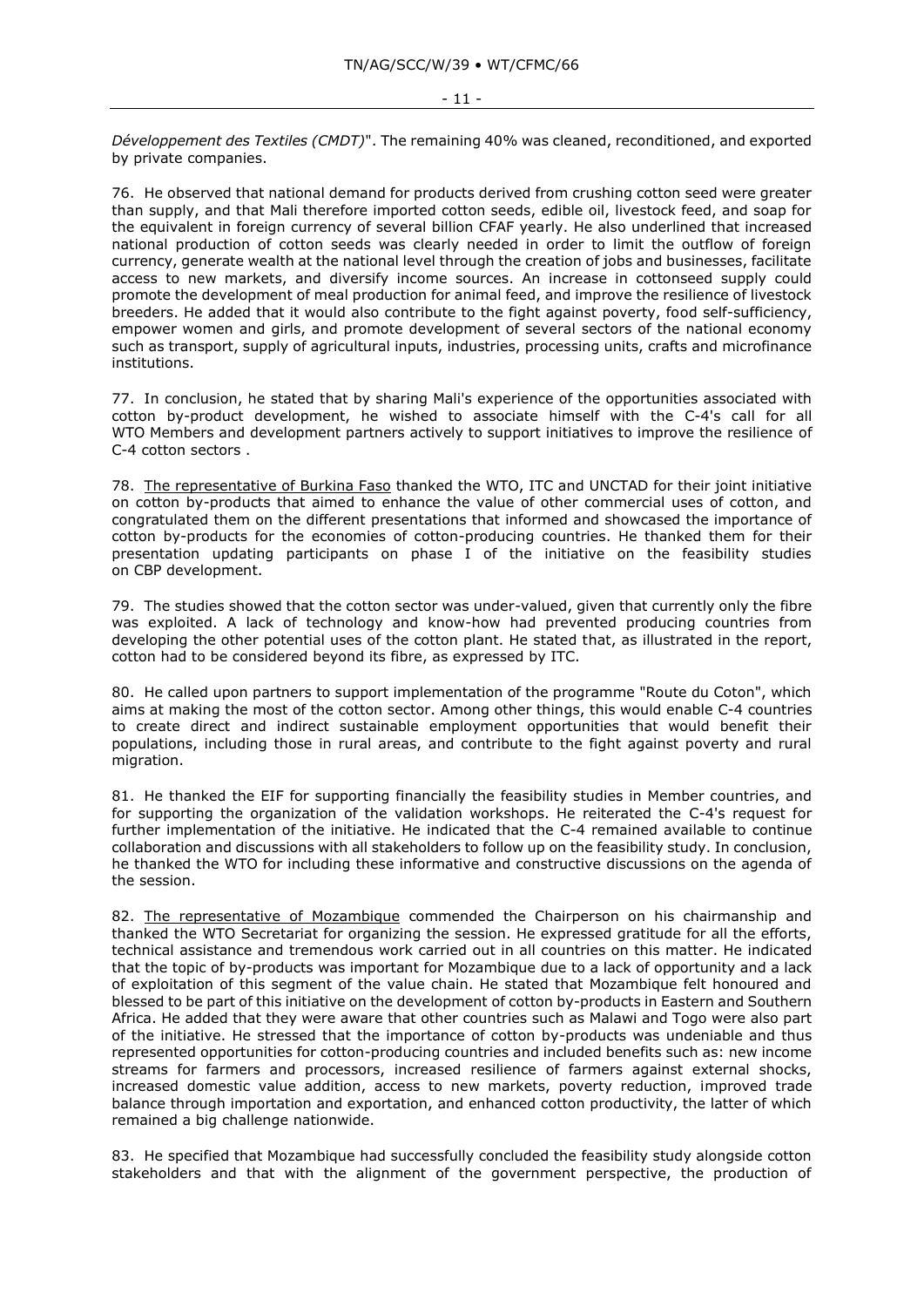cottonseed oil, soap, and artisanal textiles should be prioritized. He indicated that this was very important for the sustainability of the cotton value chain in Mozambique, and that the government was aware that this activity may require technological innovation and investments. He thanked the EIF for sponsoring the initiative, and invited other sponsors and partners to join and support it. Finally, he indicated that Mozambique was ready for phase II and the specific project on CBPs.

84. The representative of the EIF Secretariat, Peter Donelan stated that they the EIF was very happy to support the Phase I analytical work in Benin, Burkina Faso, Chad, Mali and Mozambique implemented by the WTO, and that, following the requests from Malawi and Togo, was pleased to be supporting similar ongoing analytical work implemented by UNCTAD. He indicated that all the countries supported by these cotton by-product studies had been long term partners of the EIF process, with cotton identified as a vital sector in their EIF supported Diagnostic Trade Integration Studies (DTIS) on employment, exports, and local value addition.

85. He reminded participants that Phase I of the joint initiative, which was supported by the EIF, ended in December 2020 and resulted in five feasibility assessment studies, as well as a detailed proposal for Phase II. He indicated that, throughout the process, the comments and technical notes from national stakeholders had been fully reflected in the final versions, ensuring full local ownership of technical content, priority areas, and relevant policy recommendations. He added that the findings varied from country to country, but that the overall evidence suggested that investments and technology transfer for the development of cotton by-products could substantially increase farmers' resilience to exogenous shocks such as those linked to the COVID-19 crisis.

86. He stated that cotton by-products represented an exciting opportunity for LDCs to garner further benefits from cotton production, including new income streams for farmers and processors; increased domestic value addition; access to new markets; as well as waste reduction along the cotton value chain and the promotion of the circular economy. He specified that moving forward would require the collaborative efforts of the LDCs working with development partners to address the recommendations of the studies, and in this regard, he expressed EIF's support where possible.

87. The representative of Côte d'Ivoire expressed his appreciations for this important session. He thanked the WTO, ITC and UNCTAD for their joint initiative. He also thanked UNCTAD for its presentation. With regard to the study in Togo, he inquired about the point raised over local consumption. He reminded participants of the note made during the presentation regarding the fact that the Ministry of Commerce took measures to promote local consumption. He asked what kind of measures were taken and stated that promoting local consumption could lead a country, in certain circumstances, to restrict imports. Therefore, he added that local consumption could not be promoted without affecting certain commitments at the WTO level.

88. Regarding the study presented by ITC, he indicated that they appreciated the presentation especially the last table referring to volumes, market prices, and value. He stated that considering the potential increase in production and consumption, this program would certainly succeed. However, he highlighted that the market was an aspect that seemed uncertain. He indicated that markets were free, and that in most comments the focus was made on local consumption. He inquired about the promotion of cotton by-products on the international market.

89. He mentioned his surprise on learning that the sweet potatoes sold in Europe did not come from Africa, despite the fact that this product is grown everywhere in Côte d'Ivoire. He gave this example to highlight that not foreign CBP markets should be targeted, and not only local markets. He then expressed the wish that the studies on CBPs include existing possibilities in markets outside Africa. He indicated that although Côte d'Ivoire was not an LDC, it was a Member of a sub-regional organization composed of 8 countries, of which 7 were LDCs, and that this therefore led to the harmonization of policies in various areas between the countries. He also informed participants that at the WTO this bloc presented its trade policies jointly, and that Côte d'Ivoire was first making a verbal request for phase I studies to be conducted on CBPs in Côte d'Ivoire. He added that, as indicated by the ambassador of Mali, Mali purchased seeds in Côte d'Ivoire: therefore, increased production in Côte d'Ivoire would serve other countries as well, thereby supporting economic integration.

90. The representative of Benin welcomed the previous presentations and statements by different organizations. He commended ITC and UNCTAD for their assistance through research and studies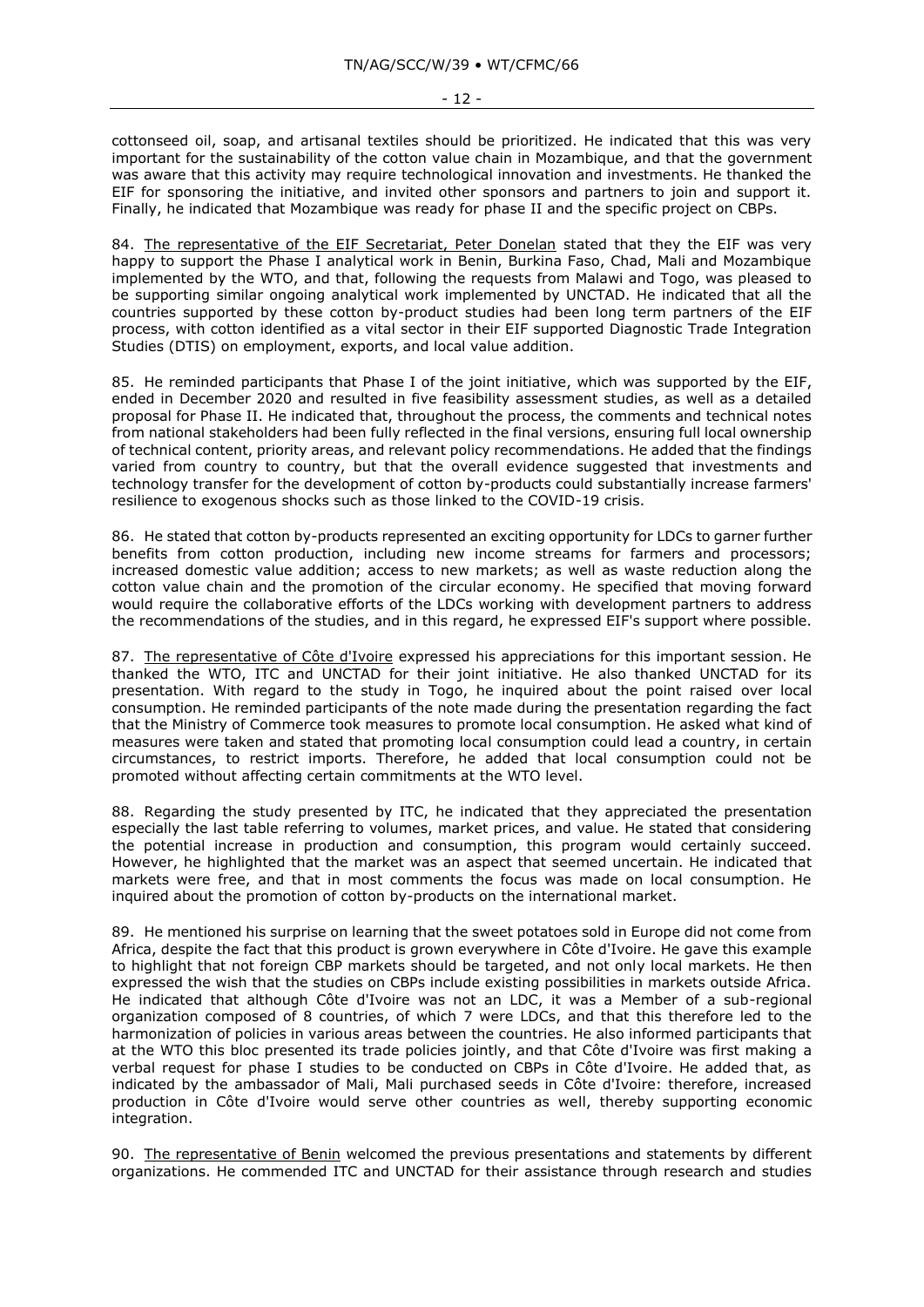on fertilizers and new technologies which allowed farmers to produce better cotton in Africa. He indicated that CBPs had generated interest in Benin due to its sizeable cotton output levels, and the potential for CBPs to reduce poverty and to improve cotton farmers' livelihoods. Examples of CBP production in Benin include the processing of kernels into oil, processing of hulls into fertilizers and livestock feed, and processing of stalks into briquettes. It would be to Benin's advantage if the country could continue benefitting from the support of institutions present at the meeting, especially to improve market access, and expand large-scale production for both local consumption and international markets after local processing. This, he said, would lead to increased revenues and be a source of additional wealth for cotton producing economies, while also supporting the well-being of cotton farmers and the wider population. He expressed his content with everything that had been said during the meeting and expressed the hope that CBPs would constitute additional sources of revenues and wealth.

91. Mr Janvier Nkurunziza, Officer-in-charge, Commodities Branch, UNCTAD, provided an answer to the question raised by the representative of Côte d'Ivoire regarding the measures undertaken by Togo to promote local consumption. He indicated that the question's scope was beyond the scope of the issue at hand related to cotton. He specified that the discussions aimed at highlighting the potential of cotton which is under-exploited. He added that if the potential was to be exploited, it would not be exclusively for the foreign market given that there was unmet local demand that could benefit from the Togolese measures.

92. He further indicated that the competitivity aspect would come into play after by-products are produced and developed. He stated that if the products became competitive, they would be exported and if not, they would be sold on the local or regional markets. He added that given that Côte d'Ivoire and Togo are integrated in the same economic area, they would necessarily trade, and that it was with that in mind that the reference was made to Togo's adoption of measures to promote local consumption rather than with the view to discriminate against other products. Instead the idea was to broaden their product range and give economic actors the choice also to consume local products. He indicated that this could only be achieved on condition that CBPs are competitive on both local and international markets. He invited the delegate of Côte d'Ivoire to approach his colleague from Togo for more information on their specific measures given that he was not entitled to answer on behalf of Togo.

93. Mr Matthias Knappe, ITC, thanked Côte d'Ivoire for their question related to market opportunities. In response, he indicated that this aspect could be included in phase II of the joint initiative, and potentially in phase I of the work in Malawi and Togo. He specified that the study delved into instances where data was available, such as the case of oil and cake, and not into other by-products. He added that broadening the study would make it more complicated and require much more analysis, including interviews of market players in the countries concerned and potentially also other countries. Additionally, he noted that there was unsatisfied domestic and regional demand, and that lots of potential in the local market still needed to be satisfied. Unless there were much higher prices externally, it would be logical to investigate domestic and regional markets as a first step.

94. Gerald Estur, independent consultant for ITC, complemented the answer provided by Mr Matthias Knappe by reminding participants that linters represented another export market. although the quantities produced were relatively small. Regarding the development of local consumption, he indicated that some countries had production deficits, notably for CBPs production, fibre and textile. He added that there was demand for food and clothing from people on low incomes, and that the development of local production had to contend with imports and unfair competition, along with widespread illegal textile and oil smuggling, and tax distortions. To encourage people on low incomes to consume local products, oil was imported tax free, while local production was subject to VAT. With regard to competitiveness, he indicated that monetary aspect were important in determining trade outcomes, as the CFA Franc encouraged the main producers in Africa to import rather than export. He added that these were all elements that favoured the development of local consumption rather than exports, and that the development of processing for local consumption required protection, at the local level, against illegal and unfair imports.

95. The representative of Chad wished to react to Mr Gerald Estur's last intervention regarding unfair competition and internal taxation. His first question had inquired how countries could escape from a system in which local products were taxed while imported products were not. The second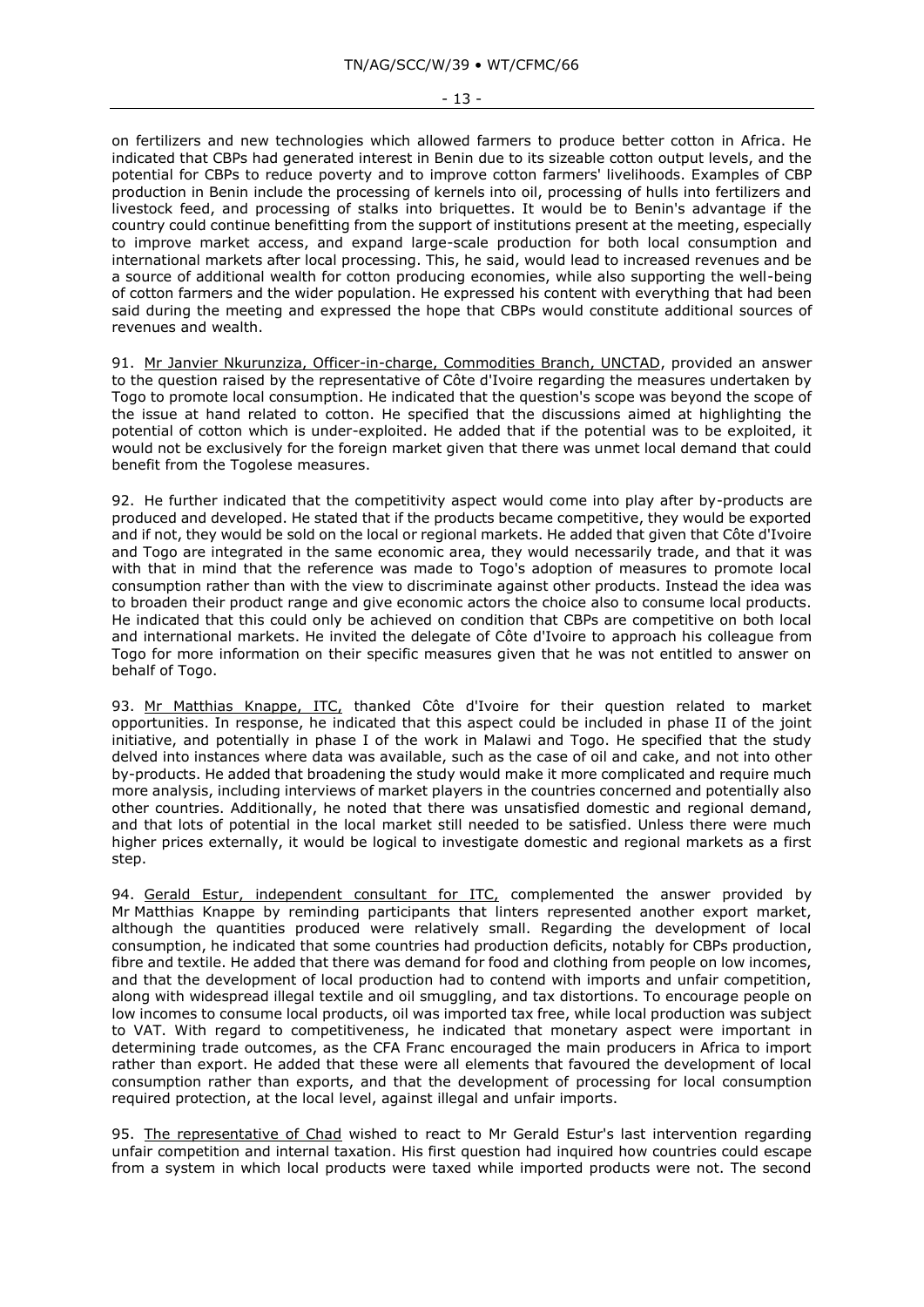question related to usage of the CFA Franc, and what alternatives exist to this to benefit cotton production and trade, given that the CFA Franc was pegged to the Euro and represented a barrier.

96. Gerald Estur, Independent consultant, ITC, indicated in response that he would provide an answer, although the topic was beyond the scope of the meeting and his competencies. In his view, if solutions were readily available, they would have been adopted already. However, he was convinced that to encourage local processing and new industries, protection was needed. He gave the example of the textile industries of Pakistan and India which, before joining the WTO, had applied quota protections. He indicated that protection was needed against unfair competition and illegal smuggling. Regarding local development, the monetary aspect had to be investigated, to see if real healthy and loyal competitiveness existed in comparison to imports.

97. The Chairperson thanked all speakers who intervened under this agenda item and proposed that the statements made under this item be reflected in the records of the meeting. He then proceeded to item 4 of the agenda.

# **4 PHASE II OF THE WTO-ITC-UNCTAD INITIATIVE ON COTTON BY-PRODUCTS**

98. The Chairperson introduced this item by noting it intended to address a very important question, "what comes next?".

99. He specified that, under this item, a joint statement would be delivered by the Secretariats of ITC and UNCTAD on their project proposal and progress made towards Phase II of the joint initiative on cotton by-products. He reminded participants that the project proposal prepared was available in document WT/CFMC/W/89 and had been circulated at the request of ITC and UNCTAD in March 2021.

100. He added that the proposal was based on an open partnership approach, and included a workplan, theory of change, and risk matrix underpinning the implementation of capacity building and technical assistance activities to provide concrete support to LDC efforts to develop and add value to their cotton sectors through marketing and trade in by-products. He then gave the floor to Matthias Knappe of ITC and to Kris Terauds of UNCTAD for their joint statement.

101. Mr Kris Terauds, UNCTAD, indicated that his statement was on behalf of both ITC and UNCTAD, updating participants on the status of the second phase of the joint initiative on cotton by-products, namely the implementation of priority activities identified by the project countries.

102. He reminded participants that, as indicated in November, UNCTAD and ITC had prepared a detailed proposal for a second phase of technical assistance activities, which was circulated ahead of the meeting in English, French and Spanish, under the document symbol WT/CFMC/W/89.

103. He indicated that the proposal was submitted for Members' consideration as part of a fruitful inter-agency collaboration, in the form of the WTO-UNCTAD-ITC joint initiative on cotton byproducts, through which assistance to Member States had been delivered since its endorsement at the DGCFMC meeting of late November 2018.

104. He specified that the current proposal incorporated the results of both a recently completed UNCTAD project in three countries in Eastern and Southern Africa, as well as pilot studies in the C-4 countries and Mozambique, undertaken as part of phase one of the WTO-UNCTAD-ITC joint initiative and presented under item 3a of this Thematic Session.

105. He stated that, for phase 2, implementation activities were proposed in the eight African LDCs involved in the two completed projects. In addition, UNCTAD was currently conducting feasibility studies in Malawi and Togo, also under phase 1 of the joint initiative and that there was therefore the possibility of including these two countries in the phase 2 proposal.

106. He then summarised the main features of the proposal by indicating that UNCTAD and ITC would jointly implement this project, with each agency responsible for delivering activities and outputs according to their complementary areas of expertise. The project would also rely on substantive support from the WTO, donors, South-South cooperation partners and other relevant institutions as captured in the proposed governance framework, comprising national steering committees and overseen by a programme-level body.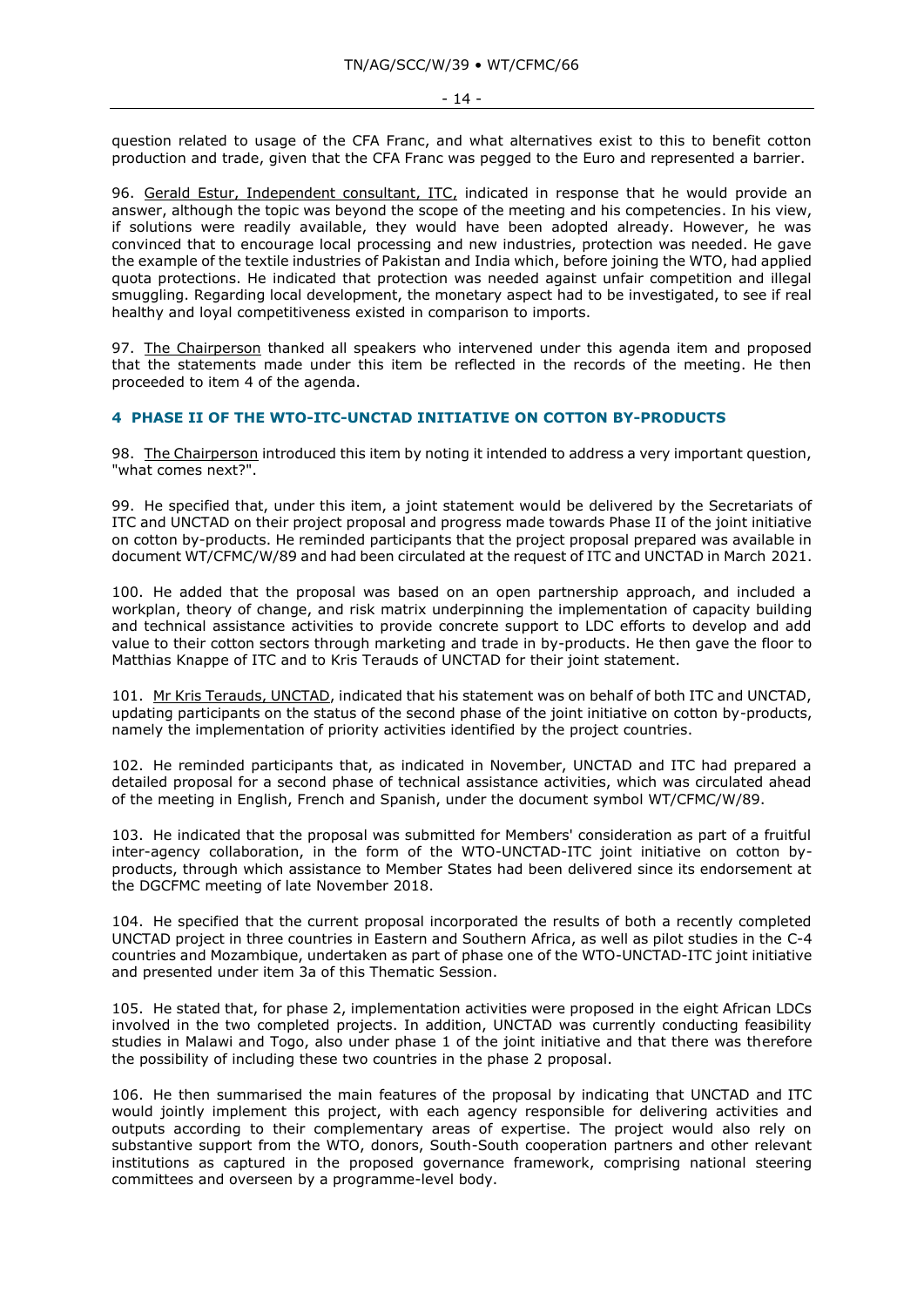107. He added that in terms of management, UNCTAD and ITC would cooperate with national governments and focal points, and that they also proposed funding National Project Coordinators in each country, to oversee delivery, monitoring and reporting of activities.

108. In relation to structure, he specified that the proposal included country-specific assistance, complemented by regional exchanges, learning and collaboration. He also noted that the outputs were formulated to be adapted by each country according to their priorities and needs, as identified in the first phase. This would allow for a coherent approach and logical framework for all beneficiary countries, and for reporting on progress and results in an aggregated manner.

109. He stated that the proposed programme of activities responded to requests from cotton-producing LDCs, addressing development priorities, such as: poverty reduction, value addition, and diversification. The approach was market-oriented and sustainable, with a focus on commercially viable cotton by-products in each country.

110. With regard to the logical framework, he informed participants that at the impact level, the project aimed at developing viable cotton by-product industries that would contribute to poverty reduction through value addition and income generation, in line with SDGs 1, 8, and 9. He also mentioned that it aimed at creating income opportunities for groups such as farmers, rural inhabitants, and women, who were contributing to objectives such as gender equality, reduced inequality, and rural development, or SDGs 5 and 10.

111. He further informed participants that by utilizing organic residues in the cotton value chain, by-products could contribute to environmental objectives, such as: promoting a circular economy; reducing waste and greenhouse gas emissions; and supporting forest conservation. These objectives were reflected in SDGs 12 and 15.

112. At outcome level, the programme aimed to increase revenue from cotton for stakeholders, especially smallholders and women farmers, by developing and adding value to cotton by-products.

113. He stated that this outcome would be achieved through five outputs that covered a range of by-products, derived from different parts of the cotton plant, such as stalks and ginned seed. He added that the outputs would also benefit a range of stakeholders, including: farmers; seed cotton processors, such as ginners and edible oil millers; entrepreneurs and investors; farmer associations; and policy makers.

114. He noted that out of the five outputs, UNCTAD would implement two and ITC three. More precisely, UNCTAD would implement capacity-building activities aimed at coherent policy and coordination, through output 1, on "Increased engagement of public and private sector stakeholders in commercial initiatives to add value to cotton by-products" and output 5, on "Improved capacity of policy makers to formulate evidence-based policies and ensure policy coherence in support of the development of cotton by-products". ITC would support farmers, farmer organisations and seed cotton processors, through: output 2, on "Enhanced capacity of farmers to collectively add value to their cotton by-products"; output 3, on "Strengthened capacities of farmer representative groups to negotiate appropriate remuneration for produced fibres and by-products"; and output 4, on "Enhanced capacity of cottonseed processors to improve oil recovery rates and market by-products effectively".

115. With respect to the theory of change, he stated that they were seeking to foster new investments in value-added processing of cotton by-products by different stakeholder groups, such as: farmers, farmers associations, processors and outside investors. He added that the aim was also to look into improving existing by-products, processes and technologies so that existing groups would be able to get more out of the existing production of cotton.

116. The proposal also sought to overcome the main barriers facing each group, for example: building the business capacity of farmers and their associations; improving productivity of processors and providing business and investment facilitation tools to engage outside investors.

117. On the policy side, he indicated that the activities aimed at building policy coherence along the cotton value chains, with a focus on developing value addition. He informed that the policy framework in cotton-producing countries in Africa was more robust for cotton production, while value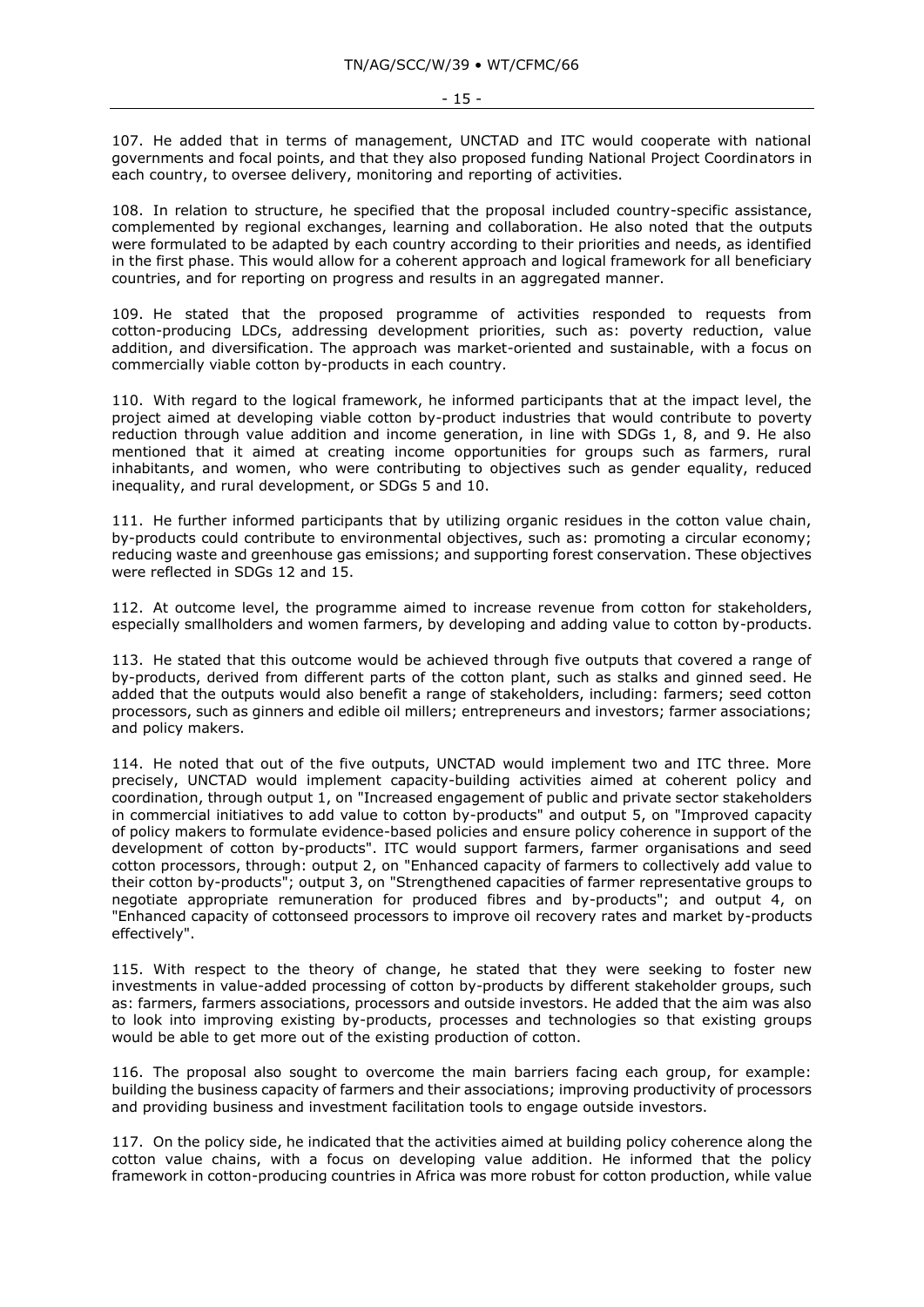addition was neglected. This could lead to a fractured governance of the value chain, with a lack of coordination between production and value addition, a lack of policy support for value addition and, in many cases, de facto incentives to export lint and ginned cottonseed. Therefore, the aim was to assist policy makers in addressing this situation, developing a coherent policy treatment of the value chain, and increasing value addition.

118. He stated that, to add more value to cotton fibre, the project would contribute to upgrading and "de-commoditizing" the cotton industry. He then identified the following targeted results: increased investments in value-added processing of cotton by-products; enhanced efficiency of existing operations, such as for edible oil extraction, with increased competitiveness and revenue for stakeholders; poverty reduction in the project countries.

119. He then listed the main indicators as follows: a minimum of 10,000 farmers changing their business behaviour by adding value to cotton by-products; at least 5,000 farmers increasing their income with earnings from cotton by-products; a minimum of 2 cottonseed processors in each country investing in new machinery or operational changes to improve their competitiveness; at least 2 new investments in cotton by-product utilization per country; and additional value added of at least USD 500,000, traded in domestic, regional, and overseas markets. He added that this project would also contribute to increasing intra-regional trade, in line with the African Continental Free Trade Area, given that the African Union identified the cotton-to-clothing value chain, including cotton by-products, as a priority under the Free Trade Area. To that he added that regional trade in cotton by-products could therefore be a way of demonstrating the AfCFTA's expected benefits, especially for farmers, women and youth.

120. Finally, he stated that the project's performance indicators would be finalised with donors and beneficiary countries once the project activities were tailored to each country's priorities to account for any differences in baselines among the countries, as well as to adjust to the ongoing effects of COVID-19 on their cotton sectors.

121. The Chairperson thanked the representatives of ITC and UNCTAD for their presentation and opened the floor for comments and questions.

122. The representative of Burkina Faso reiterated his congratulations to the chair for his chairmanship and thanked the WTO, ITC and UNCTAD for their presentation on phase II of the joint initiative dedicated to CBPs development in the countries in which the feasibility studies were conducted. He stated that the operational aspect to which the partners were dedicated more than ever needed to be supported on the political and financial levels.

123. He reminded participants that the objective of the Draft Declaration submitted to the General Council by the C-4 constituted an action plan that the C-4 wished to see adopted and supported by development partners. He restated the C-4's request for support from WTO Members for the adoption of the Draft Declaration by the General Council. He also reminded participants of the C-4's availability and commitment to continue the consultations within the framework of the WTO to ensure that the project gathered broad consensus for its adoption. The C-4 was open to all suggestions to improve the document, he said.

124. To coordinate the two components, the C-4 suggested the creation of a management committee in charge of coordinating the implementation of the project related to technology transfer and know-how for the development of CBPs in LDCs. He indicated that the C-4 would continue to coordinate with technical and financial partners for the implementation of phase II of the project. He finally reiterated his gratitude to the WTO for organizing these consultations to promote development aspects of the cotton sector.

125. The chairperson thanked the ambassador of Burkina Faso and gave the floor to Mr Gustave Majambere, Director General of the "Compagnie de Gérance du Coton au Burundi".

126. Mr Gustave Majambere, Director General of the "*Compagnie de Gérance du Coton au Burundi*" thanked the organizers of the meeting and expressed gratitude for the invitation to participate. He also thanked other participants for sharing their experiences. He informed participants that cotton production in Burundi dated back to 1920 and indicated that since then, two research assessments had been conducted to extend cotton production to other regions. He underlined that research was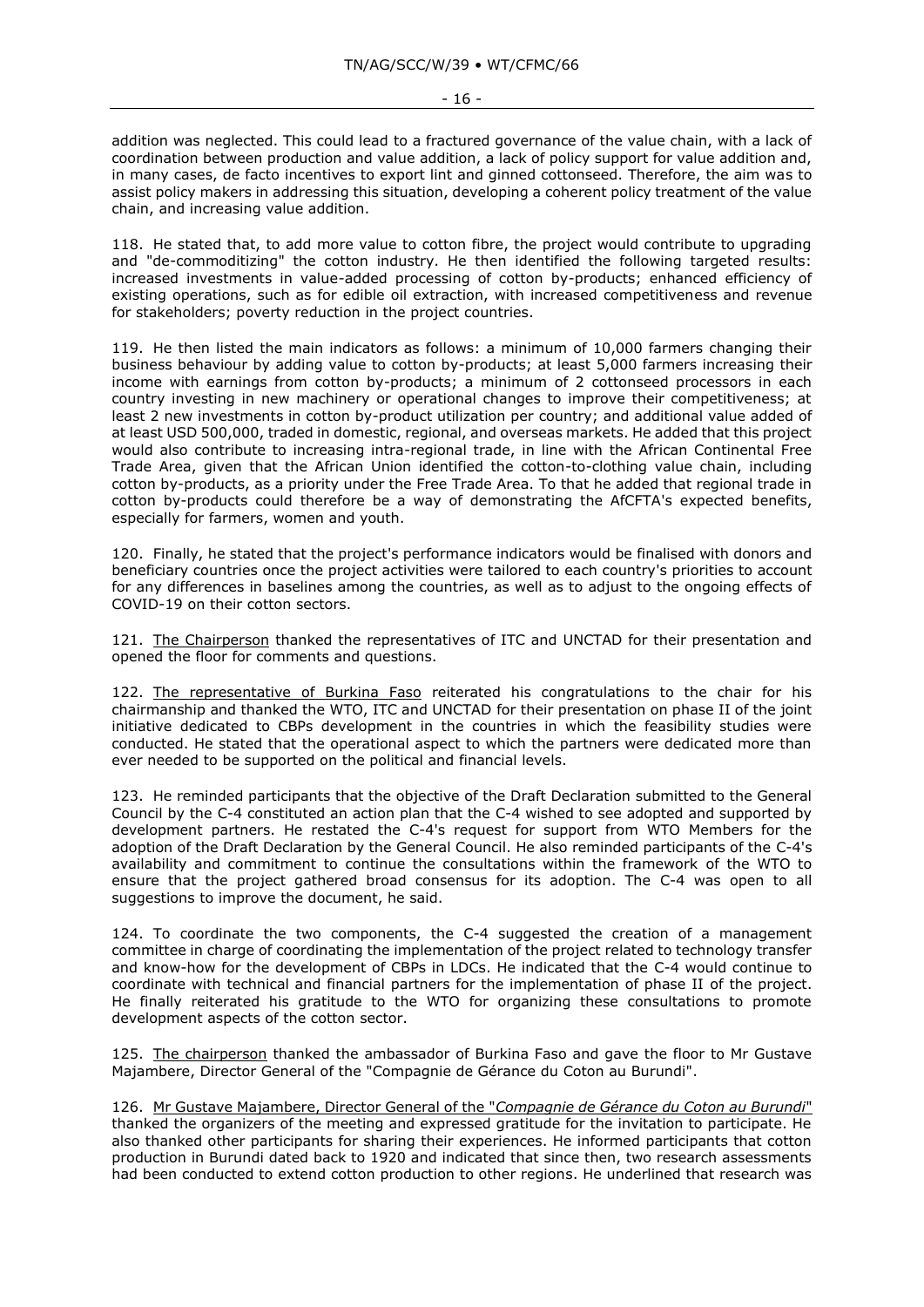still ongoing as opportunities to expand production still existed. He specified that since the 1920s, cotton production was for several years mandated by the government to promote the crop, which was at one stage the country's second most important export after coffee. From 1988, the five-year development plan aimed at producing 12,000 tonnes of seed cotton, an objective that was never in fact reached. Record production of 8,800 tonnes was instead reached in 1993 but had declined since then. Factors underlying the decline included a political crisis that led cotton farmers to abandon planting cotton; increased demographic growth in cotton-producing areas of the country, placing pressure on the sector; and the city of Bujumbura's expansion of areas reserved for cotton cultivation. These led to falling cotton prices, while food crop prices increased, incentivising cotton farmers to switch to producing food instead of cotton.

127. Other causes included climate change, high agriculture input costs and inadequate access to equipment, with the hoe still widely used. He mentioned that, despite these challenges, Burundi had great potential to develop a value chain and textile industry to enhance trade and increase the revenues of cotton farming families. Like the cotton sector itself, cotton by-products had not been fully developed.

128. He explained that COGERCO was a public company that supervised cotton farmers. They purchased seed cotton production from farmers and processed it into fibre and cottonseeds. The fibre was purchased by the sole textile public/private company of the country to produce different articles. However, the company's fibre demand was not met by COGERCO, leading to a need for the textile company to import the fibre.

129. He elaborated that cottonseeds were purchased by a crushing plant, "Rafina", to produce oil for human consumption, but the quantities produced were not enough to meet local demand for oil. Rafina also produced oilcakes for animal feed, but the local demand for that by-products exceeded by far Rafina's supply. He explained that cotton substrate was used for edible mushrooms, production of which was supported by a national programme, and cotton stalks were used as fuel.

130. He underlined that there were few by-products and that they were not well developed. He thus stressed that there was a need for development and for better technology access. Despite the barriers, prospects existed to promote by-products through the 2019-2027 national strategy to revitalize the textile, cotton and clothing sectors, which would contribute to progress towards the SDGs. He indicated his willingness to share the document containing details on the national strategy: this included several programmes and objectives for developing cotton and its by-products. For instance, objective 1 aimed at developing CBPs through increased cotton fibre production by up to 5 000 tonnes; objective 4 aimed at diversifying CBPs through the promotion of functions related to creation, clothing and craftsmanship by strengthening the technical capacities of those concerned and creating a favourable framework; objective 6 aimed at facilitating and attracting private investment along the "Cotton-Textile-Clothing" sector through the promotion and development of Public-Private Partnerships and private investments. He mentioned that investments were facilitated by the government's willingness to promote the cotton sector as exhibited by the different policies and legal framework. He welcomed those who wished to invest in the sector. He reiterated his gratitude to the organizers for the work accomplished and congratulated and expressed support to the C-4 Members for their initiatives on cotton by-products development. Lastly, he expressed a request for the integration of Burundi as an additional beneficiary of the joint initiative.

131. The Chairperson thanked Mr Majambere for his detailed presentation and stated that good notes had been taken of his request to circulate the national strategy document and his request to be part of the joint initiative. He then gave the floor to the representative of the EIF Secretariat.

132. Mr Peter Donelan, representative of EIF Secretariat, in response to Mr Majambere's statement, informed participants that the EIF was currently funding a new Diagnostic Trade Integration Study (DTIS) update and would shortly submit a concept note to the EIF board for comments. He indicated that to develop this new DTIS update, there had been an interesting public/private dialogue process, a national validation process led by the Ministry of Trade, and that there was scope to include a cotton analysis and the current Burundi cotton plan in the recommendations for the 2021 DTIS update in Burundi. He expressed his willingness to further discuss this possibility with Mr Majambere.

133. He emphasized that the draft project that was prepared with EIF support under Phase I entitled, "African LDCs: Cotton By-Product Development", drew on findings from Phase I analytical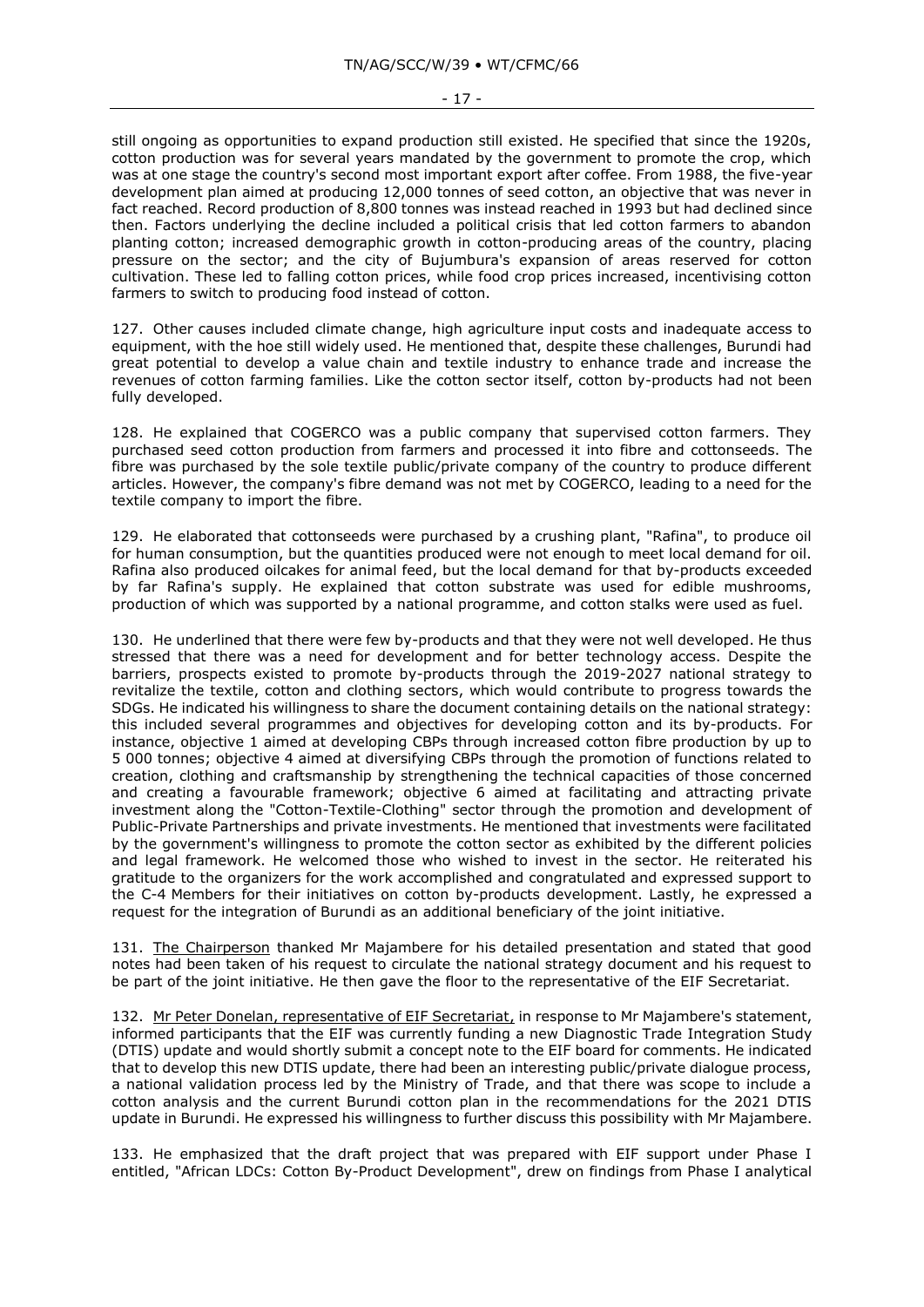work and responded directly to requests from cotton-producing LDCs for technical assistance to develop value addition and markets for cotton products, including by-products.

134. He indicated that EIF supported the findings of the analysis and the concept of the proposal. He stated that the outputs of the Phase II proposal relating to value addition were meant to enhance farmer capacity, support evidence-based policy and marketing as well as improve oil recovery rates.

135. He indicated that currently, approving new proposals for EIF funding was constrained by the closing of the EIF Programmatic Phase, with a deadline in June 2021 for approving new low value and short-term projects as set by the EIF Board at its 30th Meeting on 25 June 2020. He specified that this timeline would shortly be up for review at the next EIF Board meeting and that it was too early to tell if the EIF Programme would be able to allocate resources to support this proposal even if the Board approved an extension of the time period for project approval, given funding and pipeline constraints.

136. He highlighted that the evaluation process for the EIF Phase 2 Programme had started and that Zambia was the current chair of the Evaluation Sub-Committee (ESC). Other members included the WTO LDC Group Coordinator and Mali. He specified that the evaluation of the EIF Phase 2 would take place over the course of 2021 and was expected to be finalized before the WTO's MC12. It would only be after the end of the EIF evaluation process that the EIF would be able to consider new projects.

137. Finally, he reiterated that investments and technology transfer for the development of cotton by-products could substantially improve livelihoods and farmers' opportunities, as well as resilience in uncertain times, and he expressed the EIF's continued support for the initiative.

138. The representative of Chad thanked ITC, UNCTAD and EIF for their presentations. He also thanked Mr Majambere from Burundi for sharing their experience. He indicated that Chad was making the statement on behalf of LDCs, indicating that the LDC Group supported the joint initiative on CBPs development. He noted that the record production levels that the C-4 had experienced in the past were dropping due to the COVID-19 pandemic. Therefore, the approach to develop CBPs constituted the future of the cotton sector. He expressed that farmers should benefit from technical support and that to that end, cotton companies had developed training programmes, keeping in mind that farmers did not have similar skills and knowledge. For example, companies have helped farmers to identify when to use pesticides, or which fertilizers to use. He stressed that training and capacity building must therefore be integrated at scale throughout the process of transforming cotton into by-products.

139. With regard to protection against unfair competition, he reminded participants that, as WTO Members, they had to comply with WTO obligations: therefore, mechanisms had to be reviewed to protect against unfair competition while respecting the WTO framework. He underlined that precise responses on exchange rate fluctuations had not been received, but solutions had to be found to avoid FCFA depreciation and a sharp drop in the prices of seed cotton purchased from farmers, thus avoiding production reductions. He indicated that stabilizing mechanisms existed in several countries and questioned whether there was a need to identify whether these tools should be used to address exchange rate fluctuations. He indicated that the two themes that related to unfair competition and exchange rate fluctuations were addressed to ITC and UNCTAD.

140. The representative of Côte d'Ivoire expressed support for the presentation made by ITC and UNCTAD, reflected in document WT/CFMC/W/89. He pointed out that the second phase was essential, otherwise all of the work conducted previously would not achieve the objectives that had been set. He reiterated the support of his delegation for the presentation by ITC on behalf of the three Secretariats.

141. The representative of Benin thanked ITC and UNCTAD for their presentation on phase II of the joint initiative on CBPs, and thanked the representative of Burundi for sharing their experience. The results of the joint initiative included the development of viable industries to produce CBPs so as to reduce poverty and increase revenues for cotton farmers. Further efforts in this area still needed to be made.